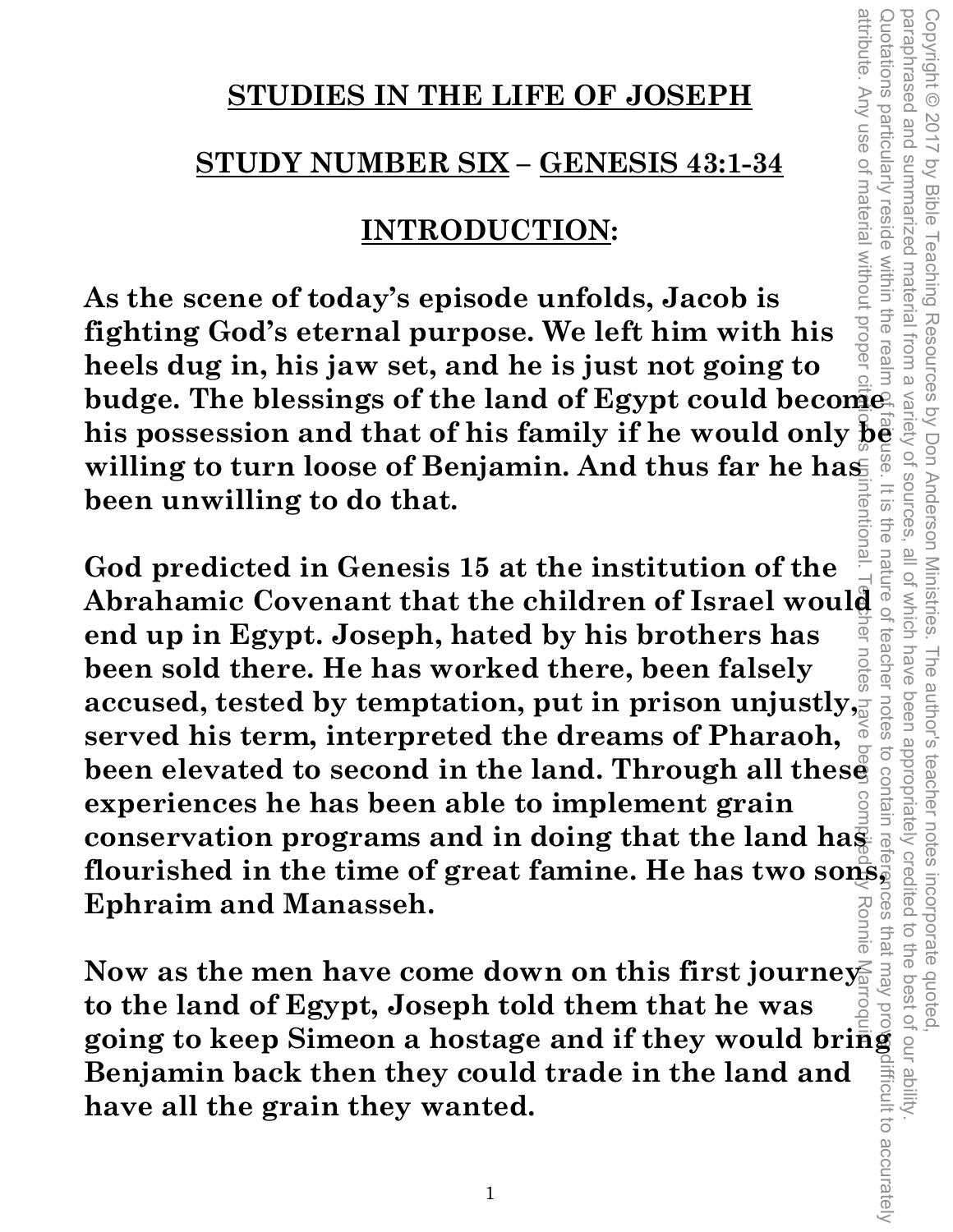attribute attribute. Any use of material without proper citation is unintentional. Teacher notes have been compiled by Ronnie Marroquin. **But when they got home from that trip as our study ended last time old Jacob just totally refused. Let me remind you what he said, "Everything is against me. My son will not go down there with you; his brother is**  dead and he is the only one left. If harm comes to him<sup>...</sup> on the journey you are taking, you will bring my gray head down to the grave in sorrow." **head down to the grave in sorrow."** 

**Can I give you a principle to start this study with?** 

**GOD HAS A WAY OF INCREASING THE PRESSURE AS WE RESIST HIS SOVEREIGN PURPOSE. God has a way of increasing the pressure as we resist His sovereign purpose.** 

Copyright © 2017 by Bible Teaching Resources by Don Anderson Ministries. The author's teacher notes incorporate quoted,

Copyright © 2017 by Bible Teaching Resources by Don Anderson Ministries.

paraphrased and summarized material from a variety of sources, all of which have been appropriately credited to the best of our ability.

all of which have

unintentiona  $rac{1}{5}$  paraphrased and summarized material from a

uotations particularly

reside within the realm o

Quotations particularly reside within the realm of fands. It is the nature of teacher wites to contain references that may prove difficult to accurately the nature o leac **Well as today's story unfolds, with the grain that has been purchased and brought back that has all been been purchased and brought back that has all been**  $\frac{a}{2}$   $\frac{a}{2}$  used up Jacob has not changed a bit. Everything is just **the same as we left it except now they have no means of a signal scheme.**<br> **the same as we left it except now they have no means**  $\frac{1}{3}$  **or**  $\frac{1}{3}$  **and**  $\frac{1}{3}$  **are existence. The grain is all gone.**<br>
Verse one of to ミの **GS existence. The grain is all gone.**  been compiled by Ronnie Marroquin. to contain references that may prove difficult to accurately

**Verse one of today's study.** 

**v. 1 Now the famine was still severe in the land.** 

**Why does the text tell us that the famine is getting worse and worse? It is Sovereign Stress Seeking Submission from His Servant.** 

**He is just flat continuing to increase the pressure.**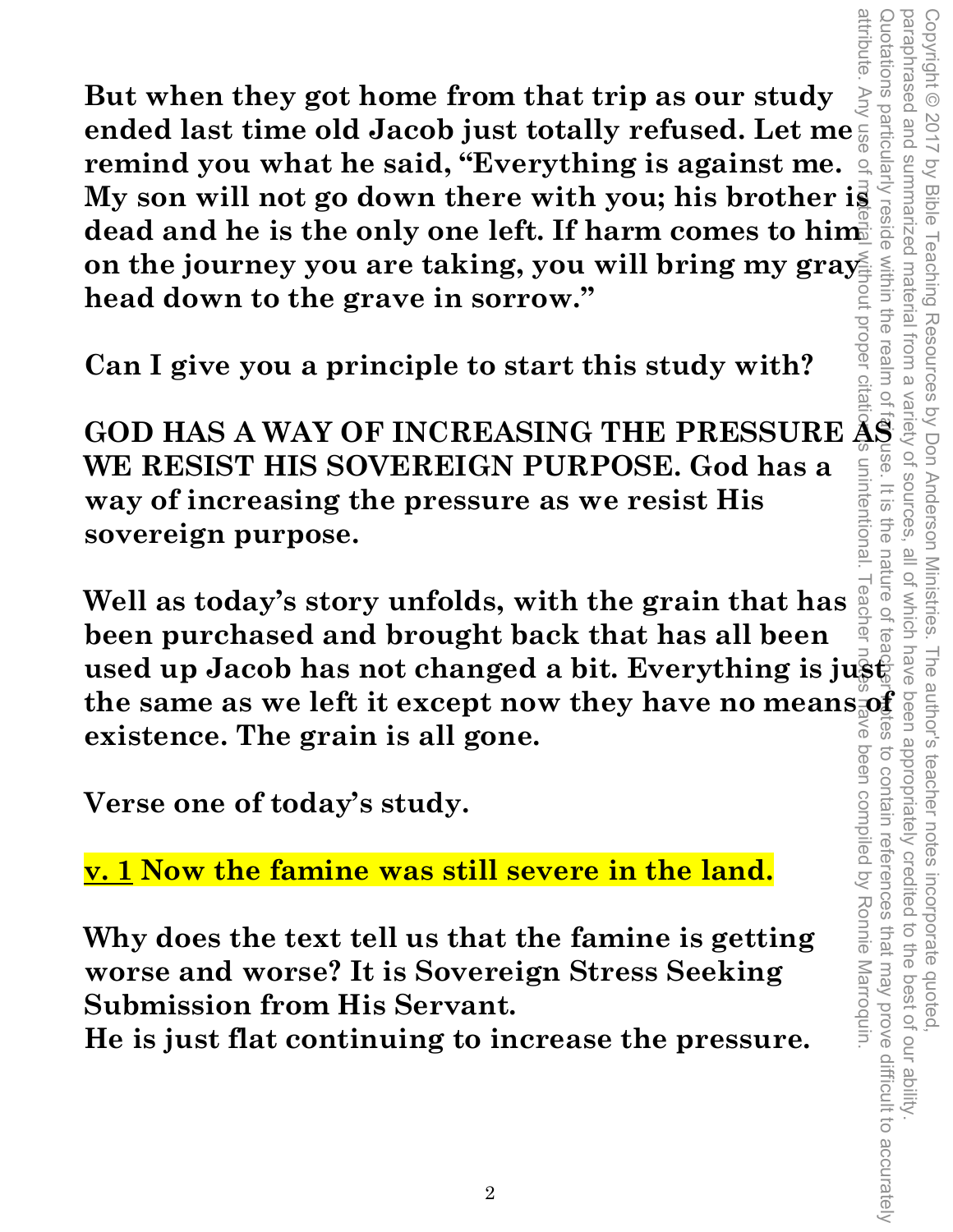A lot of times God will use the forces of nature to whip<br>
His children into line and we see that throughout the His children into line and we see that throughout the **Bible.** 

attribute. Any use of material without proper citation is unintentional. Teacher notes have been compiled by Ronnie Marroquin. Quotations particularly reside within the rearm of fair use. It is the nature of teacher notes to contain references that may prove difficult to accurately **Example 12 and 12 and 12 and 12 and 12 and 12 and 12 and 12 and 12 and 12 and 12 and 12 and 12 and 12 and 12 and 12 and 12 and 12 and 12 and 12 and 12 and 12 and 12 and 12 and 12 and 12 and 12 and 12 and 12 and 12 and 12** material without prop reside within the **You know a lot of people have read I believe Ecclesiastes chapter 3 incorrectly along this line. Ecclesiastes 3 is not just a wonderful little chapter where Solomon is eulogizing the fact that God says,**  there is a time to laugh and there is a time to cry." I am there is a time to laugh and there is a time to cry." I ame for the set of that is a guy that is spilling his insides. He is  $\frac{1}{2}$  having a midnight crisis and he is in the throes of fighting God's eternal purpose and **having a midnight crisis and he is in the throes of fighting God's eternal purpose and every time he turns**  around he bumps into another restraining wall. There is a time to be born -- God determined that. And there is  $\frac{1}{3}$  a time to die -- He is going to determine that. A time  $t\frac{1}{9}$   $\frac{1}{9}$  s laugh and there is a time to cry. It is just like it is a bitter wale. And a time to die -- He is going to determine that. A time to **laugh and there is a time to cry. It is just like it is a**  teacher notes **bitter wale. And here we have the same thing. And finally when you come to Ecclesiastes 3:1 he says,**  notes **"there is a time for everything, a season for every activity under heaven."** 

Copyright © 2017 by Bible Teaching Resources by Don Anderson Ministries. The author's teacher notes incorporate quoted,

The author's teacher notes

been appropriately credited

incorporate quoted,<br>edited to the best of our ability

Teaching Resources by Don Anderson Ministries.

paraphrased and summarized material from a variety of sources, all of which have been appropriately credited to the best of our ability.

paraphrased and Copyright © 2017

Vy Bible

**May I say to you if you are fighting God's eternal purpose for your life, it is going to become very lonely**  and it is going to get terribly tough and I can also tell<sup>2</sup> **you something else you are going to lose.** 

**v. 2 So when they had eaten all the grain they had brought from Egypt, their father said to them, "Go back and buy us a little more food."**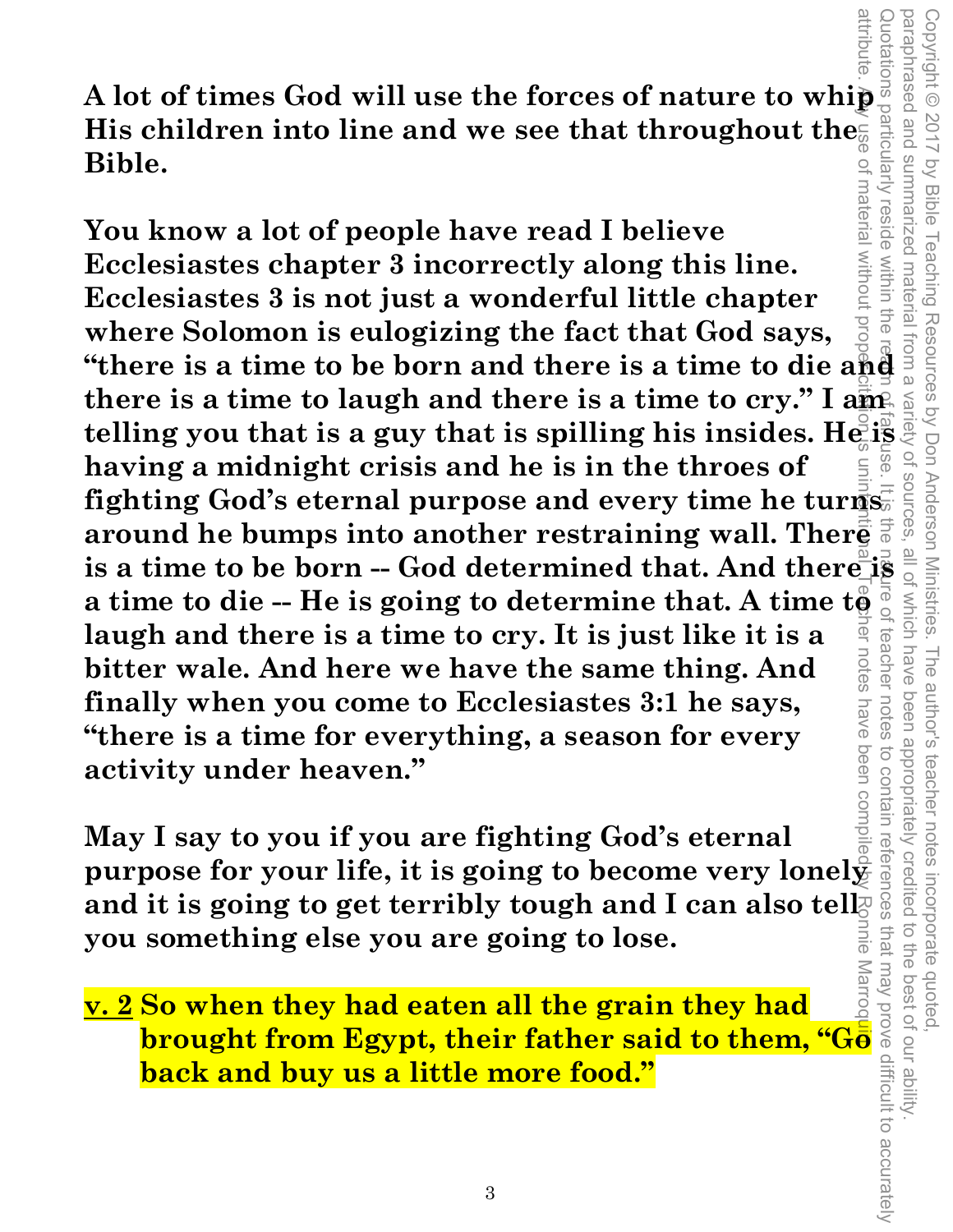**as a man who knows what the requirements away? Here is a man who knows what the requirements** attribute. Any use of material without proper citation is unintentional. Teacher notes have been compiled by Ronnie Marroquin. Quotations particularly reside within the realm of fair use. It is the nature of teacher references to contain references that may prove difficult to accurately suotations **Now isn't that something, doesn't that just blow you**  Auein: **are but he is going to act like they do not exist. It is kind of like you have no intention of being obedient.**  And you know that the man down there could not have **really meant that so it has been all right if we be disobedient. Certainly he will understand if we do not send Benjamin down there. And he has no desire at all.**<br> **Example 2015**<br> **Example 19 and 19 and 19 and 19 and 19 and 19 and 19 and 19 and 19 and 19 and 19 and 19 and 19 and 19 and 19 and 19 and 19 and 19 and 19 and 19 and** 

**He just says to them when the grain is gone, "go back and buy a little more food." And the ruler in Egypt, Jacob, had definitely stipulated the fact that there would be no trading in Egypt if Benjamin did not comet**<br>back. ltiona **back.** 

Copyright © 2017 by Bible Teaching Resources by Don Anderson Ministries. The author's teacher notes incorporate quoted,

The author's teacher notes

incorporate quoted,<br>edited to the best of our ability

that may prove difficult to accurately

by Bible Teaching Resources by Don Anderson Ministries.

paraphrased and summarized material from a variety of sources, all of which have been appropriately credited to the best of our ability.

all of Which have

Variety of sources

**Tall USe** 

attribute

Copyright © 2017

summarized material from a

**Now get in your minds now this man is tough and he is stubborn and bullheaded. In Genesis 32 he fought all night. And now with no thought of complying at all** 

with the wishes of the ruler in Egypt he simply makes a<br>command to his boys "go back and buy us a little fooders<br>of the sum of the state of the state of the state of the state of the state of the state of the particle is c **command to his boys "go back and buy us a little food."**<br>
Now what does that tell you? That tells you that the<br>
hardest thing you have in your life and I have in mine<br>
is to recognize the fact that there will be no provis **Now what does that tell you? That tells you that the hardest thing you have in your life and I have in mine**  is to recognize the fact that there will be no provisionuntil we are willing to surrender. There is not going to  $\frac{1}{2}$ **be any provision of salvation until you receive Jesus Christ. There is not going to be any meaningful life**  Marroquin **until you throw in the towel and begin to do things God's way. Oh we can avoid it until we come to the face-to-face confrontation with Him but what an embarrassing time to have to be rejected.**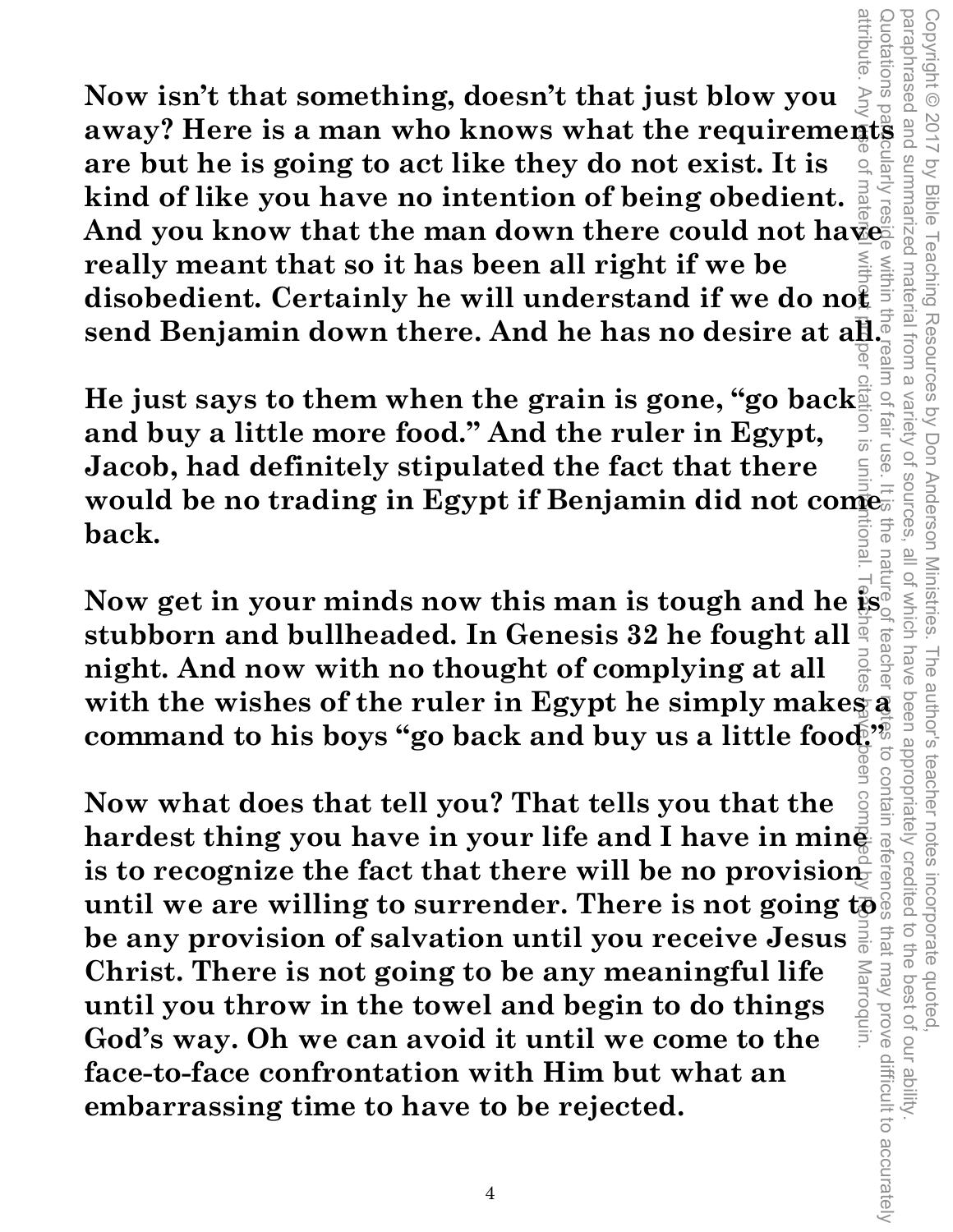**How oftentimes we are oblivious to the requirements**  and how easy it is to overlook the disobediences in our and wonder why God is not pouring out His **lives and wonder why God is not pouring out His**  materia **provisions upon us.** 

**The SET of New YOU SET OF STARBOT AND SET OF STARBO SET ON SERVING A SUPPROVISIONS UPON US.**<br> **You see everybody else is affected in the family because and working to death. They are all affected by what is<br>
taking place. of his bullheaded, stubborn resistance everybody else is starving to death. They are all affected by what is Teal taking place.**  llm of citation is unintentio

**v. 3 But Judah said to him, "The man warned us solemnly, 'You will not see my face again unless your brother is with you.'** 

**Now Judah is the fourth born. Reuben is kind of out of the picture here. Judah becomes the great intercessor. In these next two studies you are going to cry with**   ${\bf Judah}$  as you watch him work with his dad here and  $\bar{\bf a}\hat{\bf s}$ **you see him in the next episode.** 

attribute. Any use of material without proper citation is unintentional. Teacher notes have been compiled by Ronnie Marroquin. **"The man solemnly warned us, 'you will not see my face unless your brother is with you.'" Do you know what he is saying to him in layman's terminology? "Dad you goth to deal with these things. You can't just leave them**  DGSS hanging fire! You can't put your head in the sand and hope it will go away and hope that guy down in Egypt that may prove difficult to accurately didn't really mean what he said. I can tell you he did.<sup>"</sup>

**And so he comes right back at him in verse 4.** 

**v. 4 If you will send our brother along with us, we will go down and buy food for you.**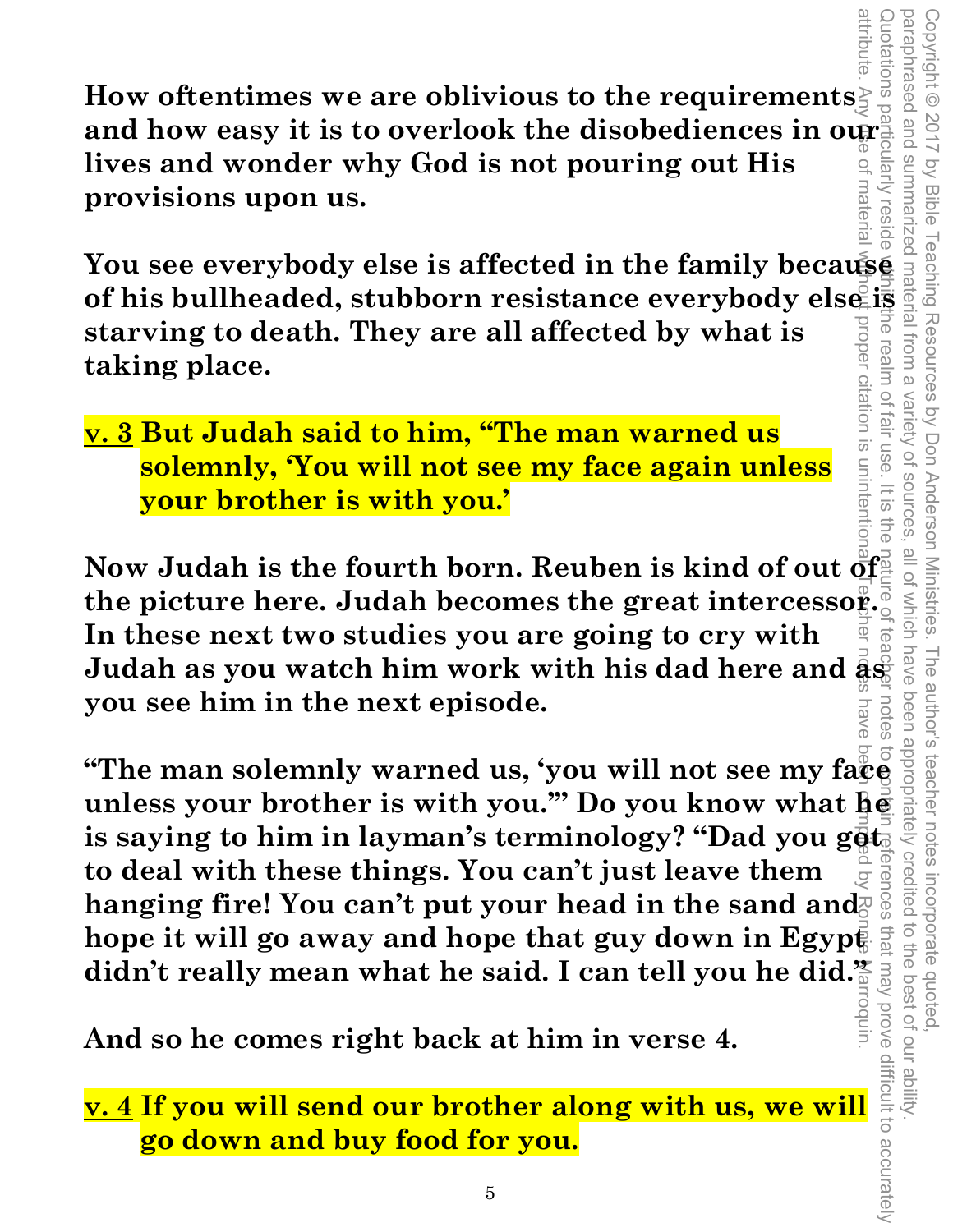attribute. Any tee of material without proper citation is unintentional. Teacher notes have been compiled by Ronnie Marrowin. Quotations particularly reside within the realm of fair use. It is the nature of teacher notes to contain references that may prove difficult to accurately paraphrased and summarized material from a variety of sources, all of which have been appropriately credited to the best of our ability. Copyright © 2017 by Bible Teaching Resources by Don Anderson Ministries. The author's teacher notes incorporate quoted, pue pesenderac Copyright © 2017 protations summarized material from a by Bible reside within the realm of Teaching Resources by Don Anderson Ministries. Variety of sources **Tall<sup>r</sup>US**  $\frac{1}{2}$ all of which have teachel The author's teacher notes incorporate quoted to the best of our ability that ima.

**The big "if." "Dad, if Benjamin . . . either Benjamin we go or if Benjamin stays, 'no.' We are getting right down**<br>to where it is dad." **to where it is dad."** 

**v. 5 But if you will not send him, we will not go down, because the man said to us, 'You will not see my face again unless your brother is with you.'"** 

**He is almost as stubborn as his dad isn't he?** 

**Jacob, let us have your Benjamin, and then we'll go.** 

without proper citation is unintent **"Dad, can't you understand that would be a meaningless 500 mile round trip? Going down there**  without him He would pack us up and ship us back. We<sup>nd</sup><br>would come home empty handed and we would solve would come home empty handed and we would solve **and**  $\frac{1}{2}$ **nothing at all."** 

**LOCES What is your Benjamin? Maybe God right now has His finger on one thing in your life and that is the well stopper. It is keeping the living water from bubbling up**  in your soul and the joyful reality that God is alive and **that Jesus Christ lives within.** 

Inat Jesus Christ lives within.<br>
Is it a relationship? Is it a job? Is it something you just <sup>of</sup> **feel you cannot do without? And you know right now the Spirit of God has got His finger on it and He says, "Benjamin baby. Give me the Benjamin and then things will really begin to happen in your life."** 

**Dad there is no other way than by submission and surrender.**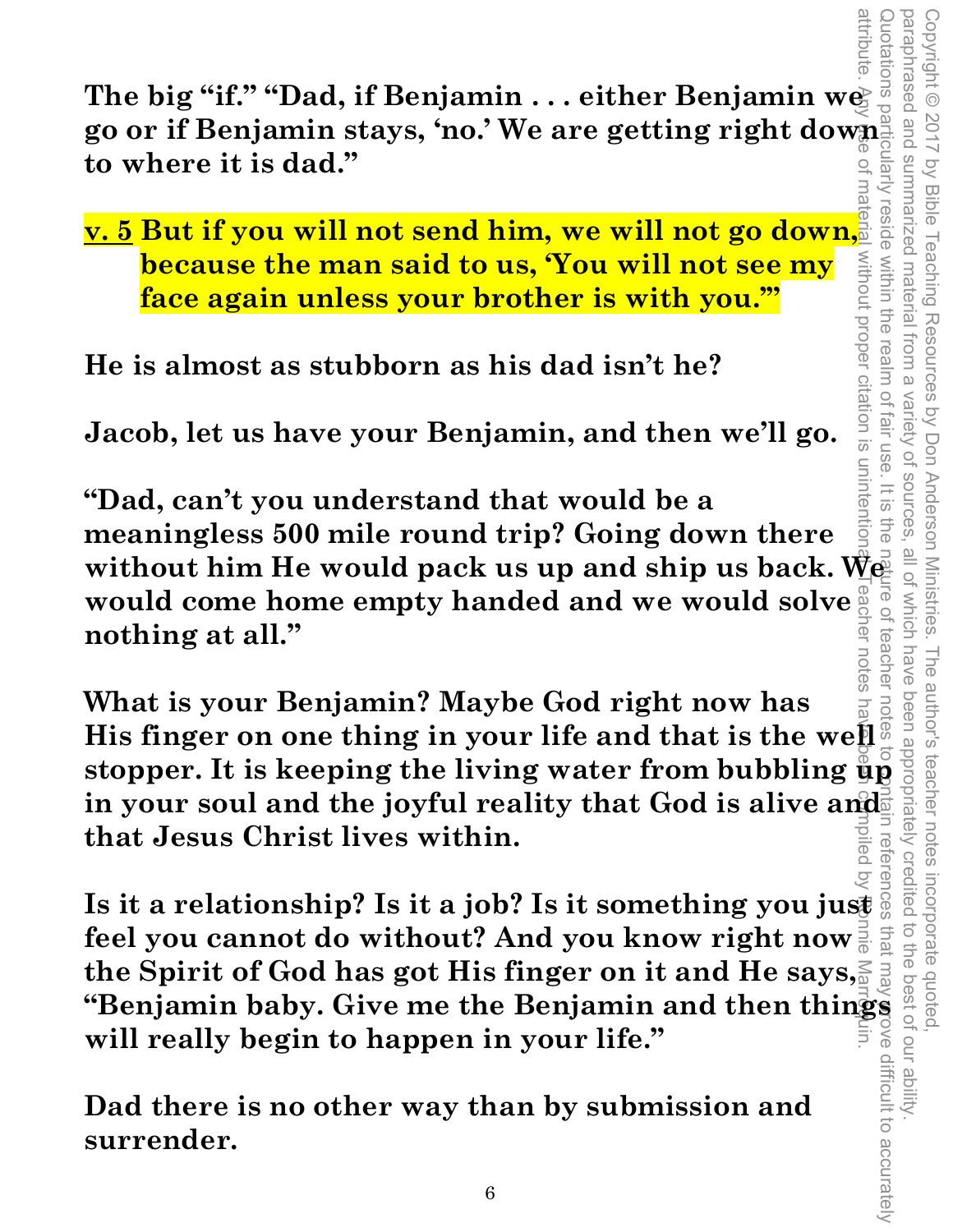God is going to make a provision but first you are the **key to the whole thing. You must surrender.** 

materia **You know I wonder sometimes how much joy I have missed in my life by being so stubborn by my selfish resistance at times when God has made quite clear**  what His plan or purpose is for my life. It really kind  $\bar{\mathbf{\Phi}}\bar{\mathbf{\mathbf{\Phi}}}$ makes you feel sad inside when you see how much He **does every time you do surrender and turn things over to Him and begin to work His way in His bountiful provision and what blessing. It only encourages us to do it more.** 

**v. 6 Israel asked, "Why did you bring this trouble on me by telling the man you had another brother?"**  eacher notes

Copyright © 2017 by Bible Teaching Resources by Don Anderson Ministries. The author's teacher notes incorporate quoted,

The author's teacher notes

been appropriately creditec

i incorporate quoted,<br>redited to the best of our ability

Teaching Resources by Don Anderson Ministries.

paraphrased and summarized material from a variety of sources, all of which have been appropriately credited to the best of our ability.

all of which have

Variety of sources

paraphrased and Copyright © 2017

summarized material from a

**by Bible** 

wotations particularly

reside with

 $Q$ 

fair use

 $\overline{\omega}$ 

nature

reachel

 $\overline{O}$ 

**You see when you are frightened it is always easy to turn to somebody else and blame them for it.** 

attribute. Any use of material without proper citation is unintentional. Teacher notes have been compiled by Ronnie Marroquin. Quotations particularly reside within the realm of fair use. It is the nature of teacher notes to contain references that may prove difficult to accurately notes **"You know if you guys had been smart when you were down there before you wouldn't have spilled the beans**  that there was another boy back home. It's your fault<sup>2</sup> that I'm in this mess. I'm not going to send him and  $y\bar{q}u\bar{b}$ **guys are at fault for it. So if everybody starves, you're at fault. Why did you tell him? Why did you do that?"** 

**Do you see how quick it can fog the issue? And get the** <br>beam of the Spirit of God off of our lives.<br>Don't you like verse 7? This is a great family feud. **beam of the Spirit of God off of our lives.** 

**Don't you like verse 7? This is a great family feud.**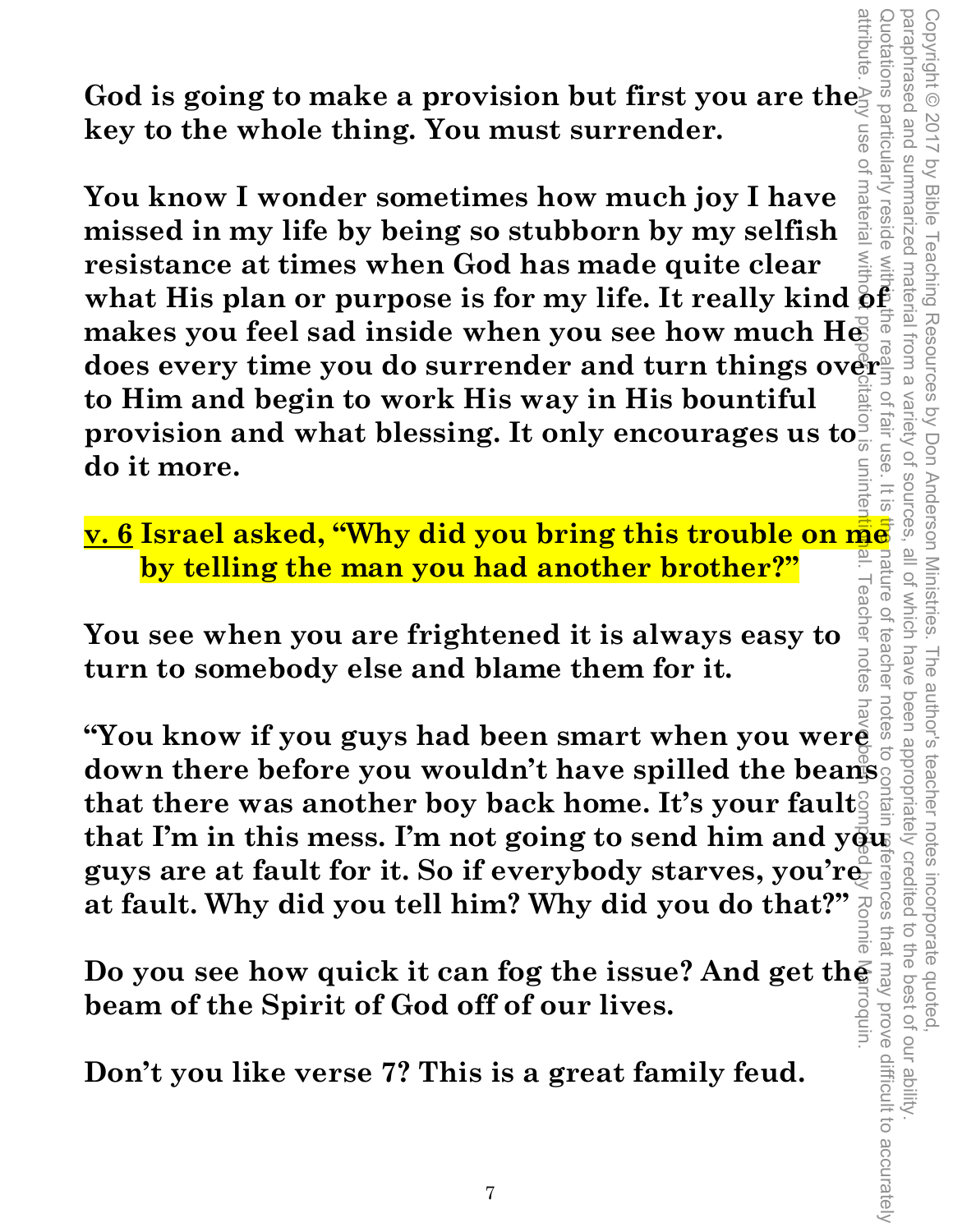**Benjamin and we will go." Now Jacob falls and Jacob falls in the same of all it is just Judah and Jacob talking**  $\frac{1}{2}$  **or the particle of**  $\frac{1}{2}$  **or**  $\frac{1}{2}$  **and**  $\frac{1}{2}$  **and**  $\frac{1}{2}$  **and**  $\frac{1}{2}$  **and we will go. You see first of all it is just Judah and Jacob talking here and Judah says what he says about "give us says "well why did you tell him about it?" And all the**  other boys are sitting there and they just cannot stand  $\frac{d}{dx}$ <br>it. They replied They is the set of the set of the set of the set of the set of the set of the set of the set of<br>it. They replied They is the set of the set **MILDOUT it. They replied. They jump on him like a duck on a June bug. I mean now you got all of them involved.** 

propel **v. 7 They replied,** *[all nine of them]* **"The man questioned us closely about ourselves and our family. 'Is your father still living?' he asked us. 'Do you have another brother?' We simply answered his Trentiona questions. How were we to know he would say, 'Bring your brother down here'?"** 

Copyright © 2017 by Bible Teaching Resources by Don Anderson Ministries. The author's teacher notes incorporate quoted,

The author's teacher notes

been appropriately credited

incorporate quoted,<br>edited to the best of our ability

Copyright © 2017 by Bible Teaching Resources by Don Anderson Ministries.

within the realm of

paraphrased and summarized material from a variety of sources, all of which have been appropriately credited to the best of our ability.

all of which have

Variety of sources

 $\frac{1}{\sqrt{2}}$ 

ine<br>a

nature of

ceache

paraphrased and summarized material from a

We didn't know anything like that. Then after all the <sup>all</sup><br>hove chime in yerse 7. Judah takes over again **boys chime in verse 7, Judah takes over again.** 

**LIOTE**  $\lessapprox$ **along with me and we will go at once, so that we**  peen **and you and our children may live and not die.** 

**<u>v. 8</u> Then Judah said to Israel his father, "Send the boys"**<br>**along with me and we will go at once, so that we**<br>**and you and our children may live and not die.**<br>"Dad, please send him with me and I will see to it that  $\$ "Dad, please send him with me and I will see to it tha $\bar{\mathbf{\epsilon}}$ **he comes back." Do you know what I think is**  happening here? I think Judah can sense that his dad is running out of arguments. I think that he can beginto feel that in the midst of all of this that the resistance. **is beginning to weaken and perhaps dad is pulling out the old handkerchief and his eyes are starting to get a little bit wet here. "Send the boy along with me and we will go at once, so that we and you and our children**<br>may live and not die." **will go at once, so that we and you and our children may live and not die."**  Quotations particularly reside within the realm of fair user it is the nature of teacher notes to contain references that may prove difficult to accurately attribute. Any use of material without proper citation per citation is the contention is unintention is unifie Marroquin. Teacher notes  $\bar{\omega}$ ve been compiled by Bonnie Narroquing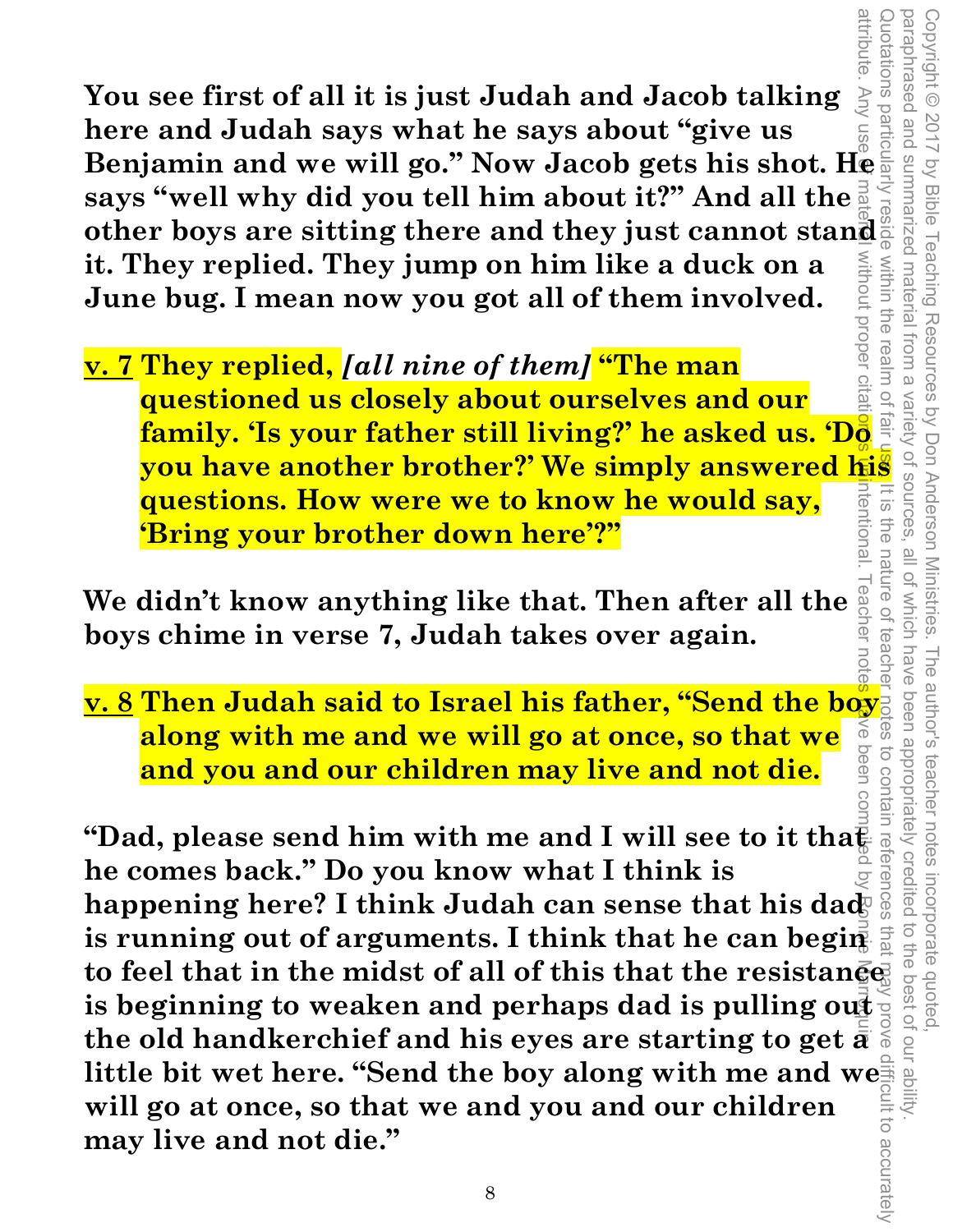Quotations particularly reside within the realm of fair use. It is the nature of teacher notes to contain references that may prove difficult to accurately **you are is really no choice dad, if you are going to wing a set of the comparison of the comparison of the comparison of the comparison of the comparison of the set**  $\mathbf{S}$ protations **"There is really no choice dad, if you are going to win, go with us. That is our only hope."**  ularly

**v. 9 I myself will guarantee his safety; you can hold me personally responsible for him. If I do not bring him back to you and set him here before you, I will bear the blame before you all my life.** 

**Now you see Judah does not go quite as far as Reuben does he? Reuben says you can kill my two boys if anything happens and here Judah says you can let me bear the blame if anything happens. Itentional** 

Copyright © 2017 by Bible Teaching Resources by Don Anderson Ministries. The author's teacher notes incorporate quoted,

by Bible Teaching Resources by Don Anderson Ministries.

Copyright @ 2017

summarized material from a

paraphrased and summarized material from a variety of sources, all of which have been appropriately credited to the best of our ability.

io lle nature

which have

notes

The author's teacher notes

been appropriately credited

incorporate quoted,<br>edited to the best of our ability

Variety of sources

 $\overline{5}$ FIG<sub>O</sub>

**And then he puts it in the clincher.** 

**v. 10 As it is,** *[if you hadn't been sitting on your hands for the last three months]* **if we had not delayed, we could have gone and returned twice."** 

attribute. Any use of material without proper citation is unintentional. Teacher notes have been compiled by Ronnie Marroquin. **We could have already put in a 1,000 miles and had two**  $\frac{2}{9}$ **tremendous provisions already made for the family if**  $\otimes$ ltain **you had not delayed. If you had cooperated earlier we could have been down there and back twice. We are could have been down there and back twice. We are nearly starving because of your unwillingness to submit. The time i could have been down there and back twice. We are nearly starving because of your unwillingness to submit. The time is urgent, let's get on with the program and quit sitting on our hands fearful of wha** $\mathbf{F}$ unbou. **might happen.** 

**Big question? How much are you missing by your resistance of God's plan and purpose for your life?**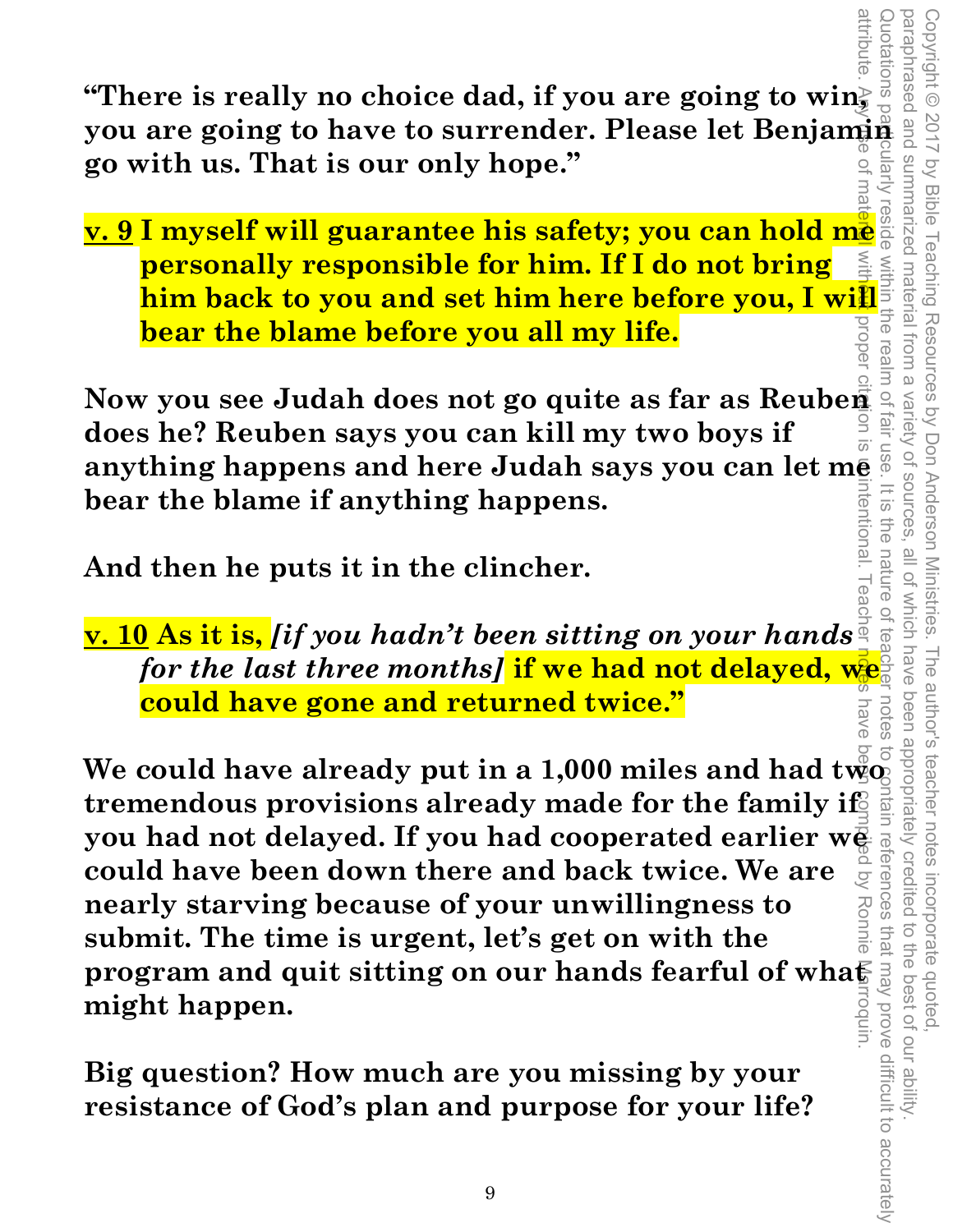**Jacob, the choice is yours. It is almost like Genesis 32 replayed. Jacob is all alone and the angel of the Lord wrestled with him until daybreak.** 

Jacob, as soon as you let go of Benjamin the Lord will **bless you.** 

**v. 11 Then their father Israel said to them, "If it must be, then do this: Put some of the best products of the land in your bags and take them down to the**   $\overline{\overline{\omega}}$ **man as a gift -- a little balm and a little honey, some spices and myrrh, some pistachio nuts and**  unintent **almonds.** 

Oh what wonderful words of surrender: "If it must be  $\frac{a}{\alpha}$ 

**A wise man knows when it is time to yield and when the wisdom even comes from his son he is willing to receive the advice.** 

**You see the human soul wants independence. The human soul always wishes to play its own way, to protect its ego, to be something that can grant to someone else rather than receive what can be graciously given.** 

**Jacob has made a decision and his decision is to surrender, to cooperate with God's eternal purpose. This is the pivotal point in the whole story as we understand it.**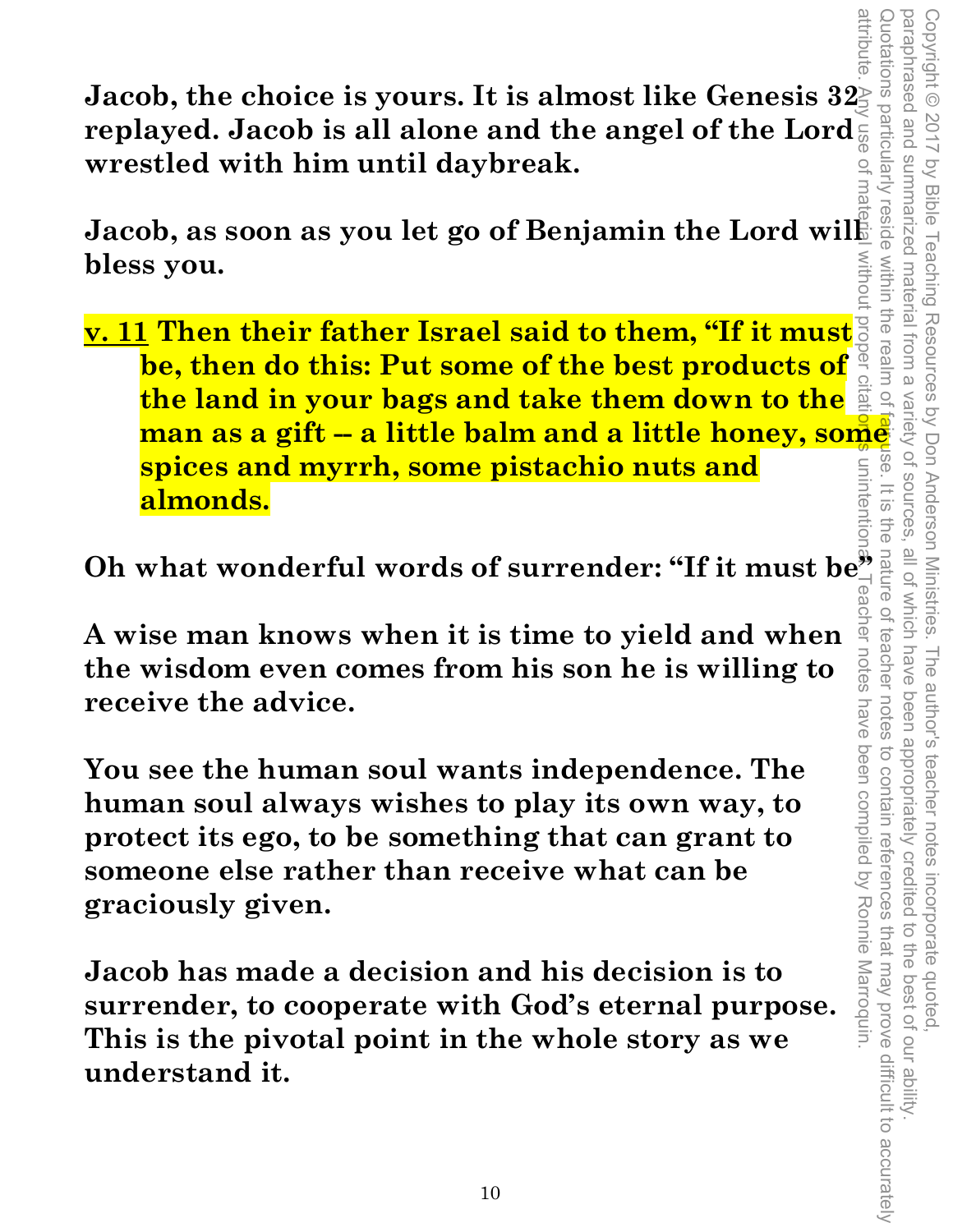**So here now Jacob is not really sure what is going to happen but just to be sure he wants to protect his tracks with a good big gift. And his good big gift here is all described in these verses.**   $\vec{D}$ 

**<u>v. 12 Take double the amount of silver with you, for you</u> must return the silver that was put back into the**  the rea **mouths of your sacks. Perhaps it was a mistake.** 

attribute. Any use of material without proper citation is unintentional. Teacher notes have been compiled by Ronnie Marroquin. lm of citatio **You see he wants a big gift then he wants to be sure that that silver deal is all right. "You take back the silver that came in the first load of grain and then you take another load of silver with you so that you can get more grain while you are down there because that just. might have been a mistake."** 

Copyright © 2017 by Bible Teaching Resources by Don Anderson Ministries. The author's teacher notes incorporate quoted,

Teaching Resources by Don Anderson Ministries.

paraphrased and summarized material from a variety of sources, all of which have been appropriately credited to the best of our ability.

SII OT W

hich have

notes

nave been

been appropriately creditec

The author's teacher notes

incorporate quoted

the best of our ability

paraphrased and

summarized material

trom

 $\alpha$ 

Variety of sources

Copyright © 2017 by Bible

#### **v. 13 Take your brother also and go back to the man at**  ptes **once.**

**You know something? He saves the worst until last. Take a gift, take the money, and then take your brother. You see how hard that was to get that out? Because that was the hard part and here now he says go.**<br>**go. go.** 

Quotations particularly reside within the realm of fair use. It is the nature of teacher notes to contain references that may prove difficult to accurately to contain references **You know this is a very tough and traumatic time for Jacob just in case you do not fully understand it. This is the first time in his life that he has truly been alone. His wife Rachel is dead and now all ten of his sons are preparing to leave him at one time. He has always had seither Joseph or Benjamin to stay with him. Now they are all leaving.**<br>
are all leaving. **either Joseph or Benjamin to stay with him. Now they are all leaving.**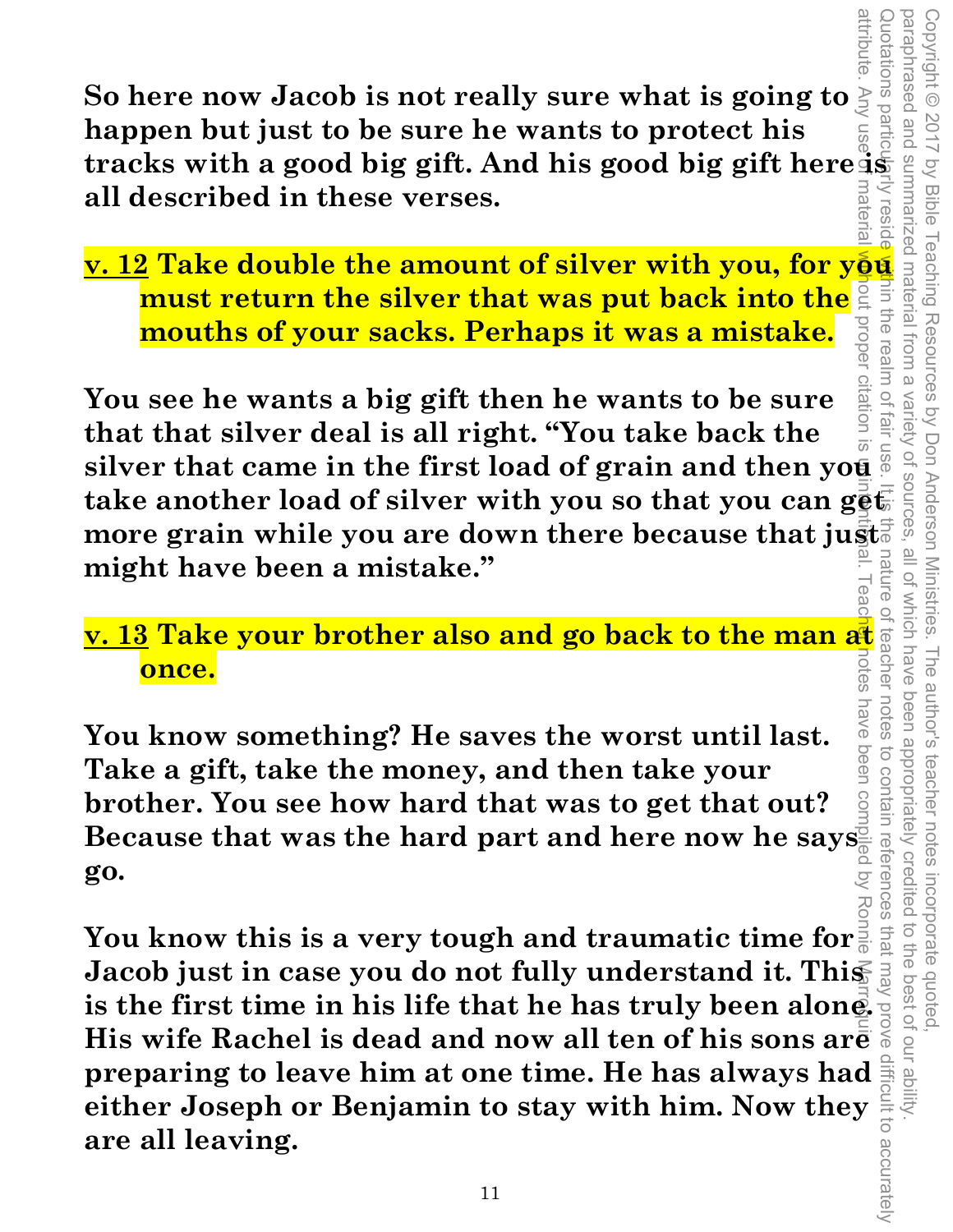**Jacob has lost Rachel in death when Benjamin was born. And it is highly probable that Leah too has already died so all that he has got left there is a bunch of women and grandchildren nothing of his close family.** 

**He is facing the crucible of the EMPTY-NEST SYNDROME when he says, "take him and go."** 

attribute. Any use **of m**aterial without proper citation is unitentional. Teacher notes have been compiled by Ronnie Marroquin. Quotations particularly reside within the realm of fair use. It is the nature hature the notes to contain references that may prove difficult to accurately **May I say something to you that you really need to**  May I say something to you that you really need to<br>think about? Right here is your ultimate destiny. You<sup>s a</sup> single<br>are going to experience your necessary losses. You are<br>going to be stripped of all your supports. And yo jair l **think about? Right here is your ultimate destiny. You are going to experience your necessary losses. You are going to be stripped of all your supports. And you are**  $\frac{1}{2}$ **going to be standing alone before the Lord. It is going to ultimately come down to this. It is awfully easy to**  to you and you have your little kids running all around<br>you. **you. TES** 

Copyright © 2017 by Bible Teaching Resources by Don Anderson Ministries. The author's teacher notes incorporate quoted,

The author's teacher notes

been appropriately credited

incorporate quoted,<br>edited to the best of our ability

notes nave

 $\cup$ 

Copyright © 2017 by Bible Teaching Resources by Don Anderson Ministries.

paraphrased and summarized material from a variety of sources, all of which have been appropriately credited to the best of our ability.

paraphrased and summarized material from a

**It is hard to let go isn't it?** 

npiled **blessing. He is going to release his Benjamin.** 

**Jacob finally decides to do that and follow the path of**<br>blessing. He is going to release his Benjamin.<br> **v. 14 And may God Almighty grant you mercy before**<br>
the man so that he will let your other brother and<br>Benjamin com **v. 14 And may God Almighty grant you mercy before**  RO **the man so that he will let your other brother and**  Marroquin. **Benjamin come back with you. As for me, if I am bereaved, I am bereaved."**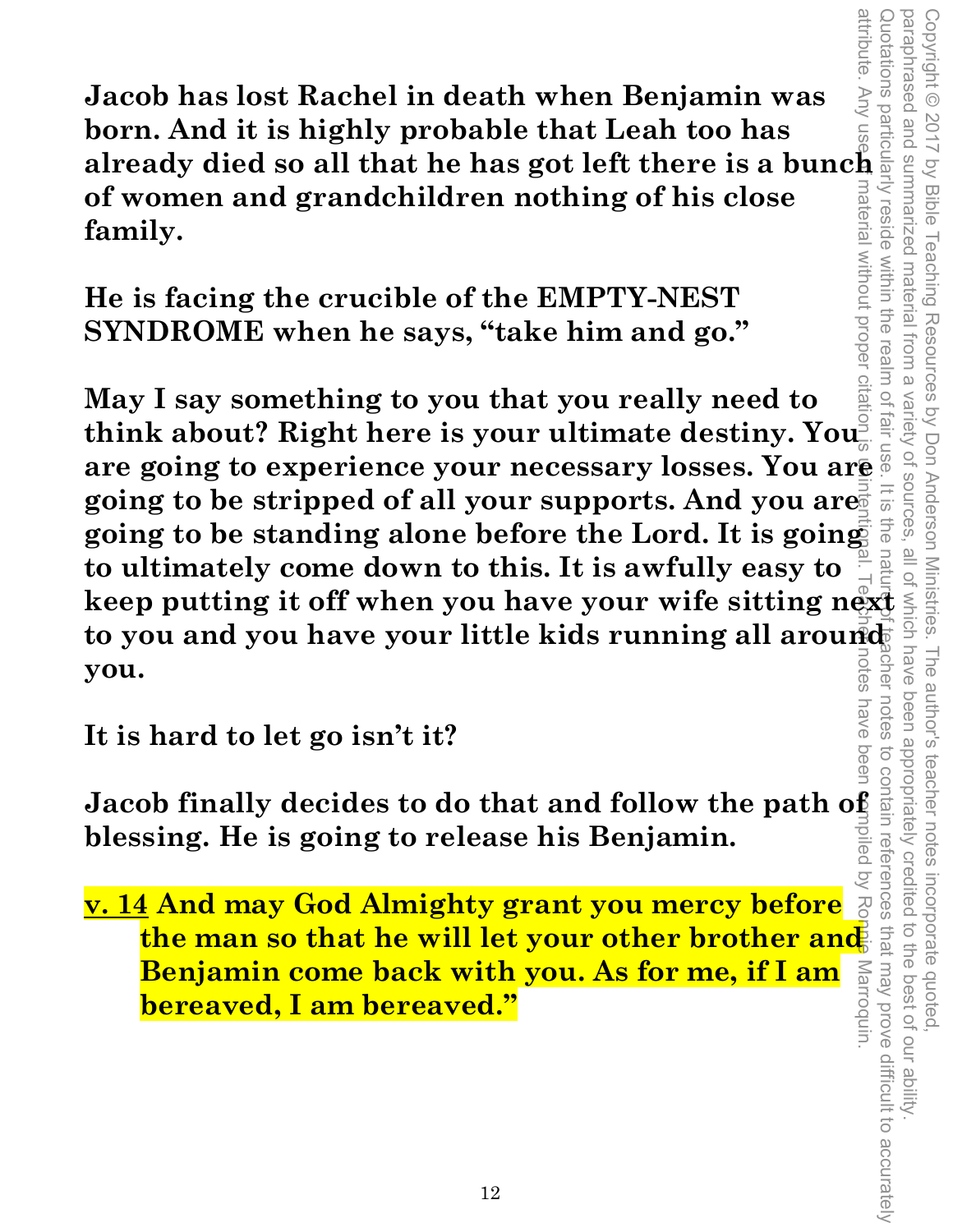Quotations particularly reside within the realm of fair use. It is the nature of teacher poter preces that may prove difficult to accurately paraphrased and summarized material from a variety of sources, all of which have been appropriately credited to the best of our ability. Copyright © 2017 by Bible Teaching Resources by Don Anderson Ministries. The author's teacher notes incorporate quoted, our besendered Copyright © 2017 by Bible Teaching uotations part summarized material within the rea Resources by Don Anderson Ministries.  $\overline{\omega}$ vanety OT SOUITCES all 01 The author's teacher notes been appropriately credited erences then difficult to accurately

**Jacob's final prayer is for God Almighty, that is, God the keeper of the covenant, that is, God the breasted one, that is, God the sustaining one, that is, God the allpowerful one, the almighty one.** 

May He "grant him mercy before the man so he will let **your other brother Simeon and he will let Benjamin come back with you."** 

**Leaving it all in God's hands.** 

"As for me, if I am bereaved, I am bereaved." All right, **want you to keep this statement in mind with one we talked about earlier. What did he say when the boys came back? "All these things are against me." Okay, that is resistance isn't it? He has got the wall up there. He has his heals dug in. All right, what have we now? We have surrender. "If I am bereaved, I am bereaved." It is time to throw in the towel, to put up the white flag,<br>It is time to throw in the towel, to put up the white flag,<br> to say okay. Since children are a gift from God and God**  is the giver of them it is time to say, "If I am bereaved," **am bereaved."**  attribute. Any use of material without proper citation is unintentional. Teacher notes bave been compiled by Ronnie Marroquin.

**Jacob is saying exactly what Esther said in Esther 4:16. The Jewish people were in jeopardy of annihilation.** 

**"Go, gather together all the Jews who are in Susa, and fast for me. Do not eat or drink for three days, night or day. I and my maids will fast as you do. When this is done, I will go to the king, even though it is against the law. And if I perish, I perish."**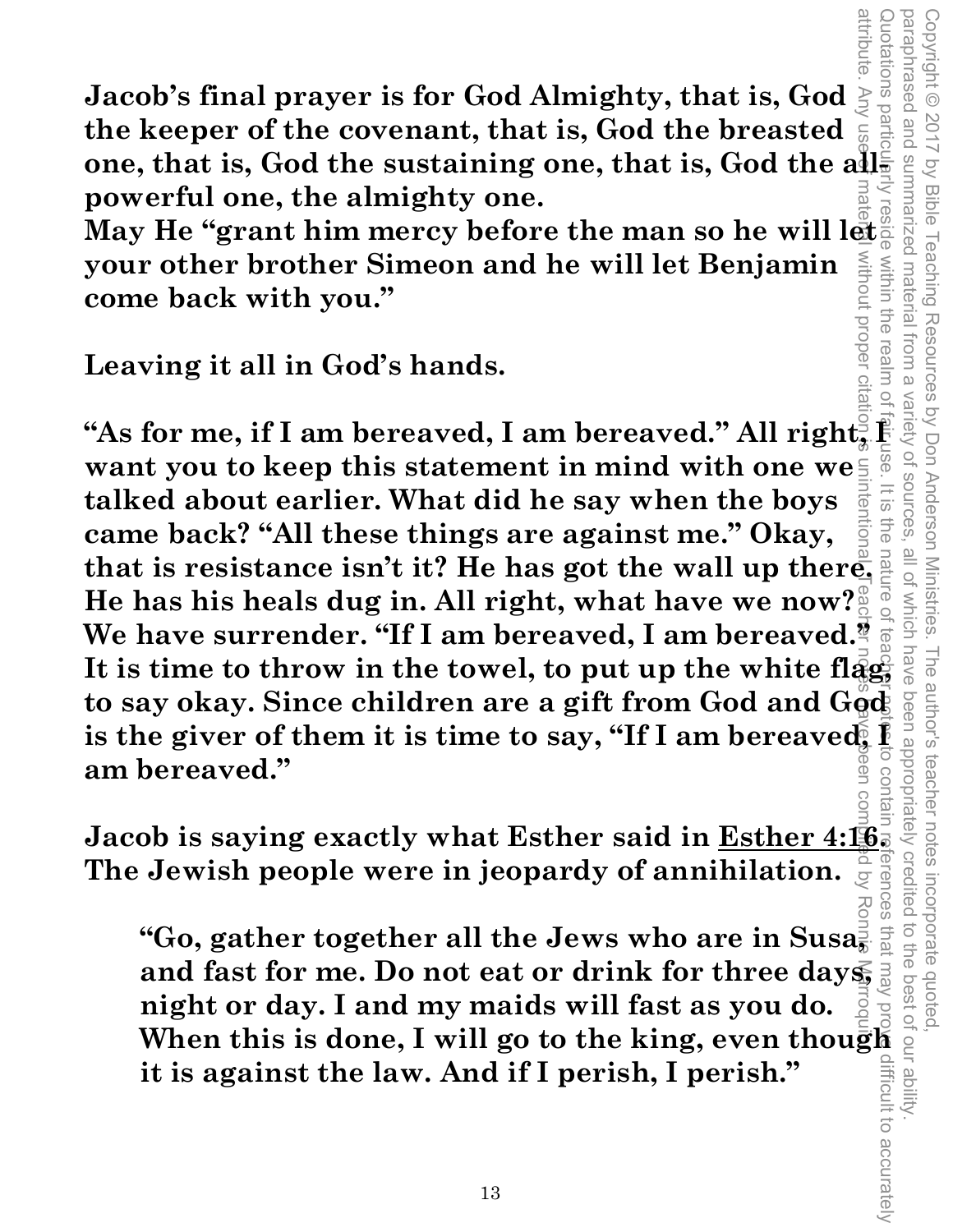attribute. Any use of

**There is no choice, I must go, the responsibility to represent the Jewish people.** 

**Is that the same attitude of Job? "The Lord has given,**  igil **the Lord has taken away. Blessed be the name of the MITDOUT Lord."** 

**The thing that I love about this verse is that Jacob is finally surrendering.** 

When you and I conform to His pattern and to His will  $\overline{\mathbf{S}}$ . **We will finally be at peace. we will finally be at peace.** 

**<u>v. 15</u> So the men took the gifts and double the amount</u> of silver, and Benjamin also. They hurried** *[will you circle that word "hurried"]* **down to Egypt and presented themselves to Joseph.** 

Why? Time is of the absolute essence. If they are going  $\frac{1}{5}$  to survive this crisis by all of Jacob's delay the word  $\frac{5}{5}$ **to survive this crisis by all of Jacob's delay the word**  "hurried" is critical. They have to get there and make **that 250 mile trip back northeast to their families to bring sustenance as quickly as possible. And the men "hurried down to Egypt and presented themselves to Joseph." Example 12 Solution** is critical. They have to get there and makes that 250 mile trip back northeast to their families to  $\frac{3}{2}$  or bring sustenance as quickly as possible. And the menusion of the murried down to Egyp attribute. Any use of material without proper citation is unintentional. Teacher notes have been compiled by Ronnie Marroquin.

**the steward of his house, "Take these men to my**  unbou. **house, slaughter an animal and prepare dinner; they are to eat with me at noon."**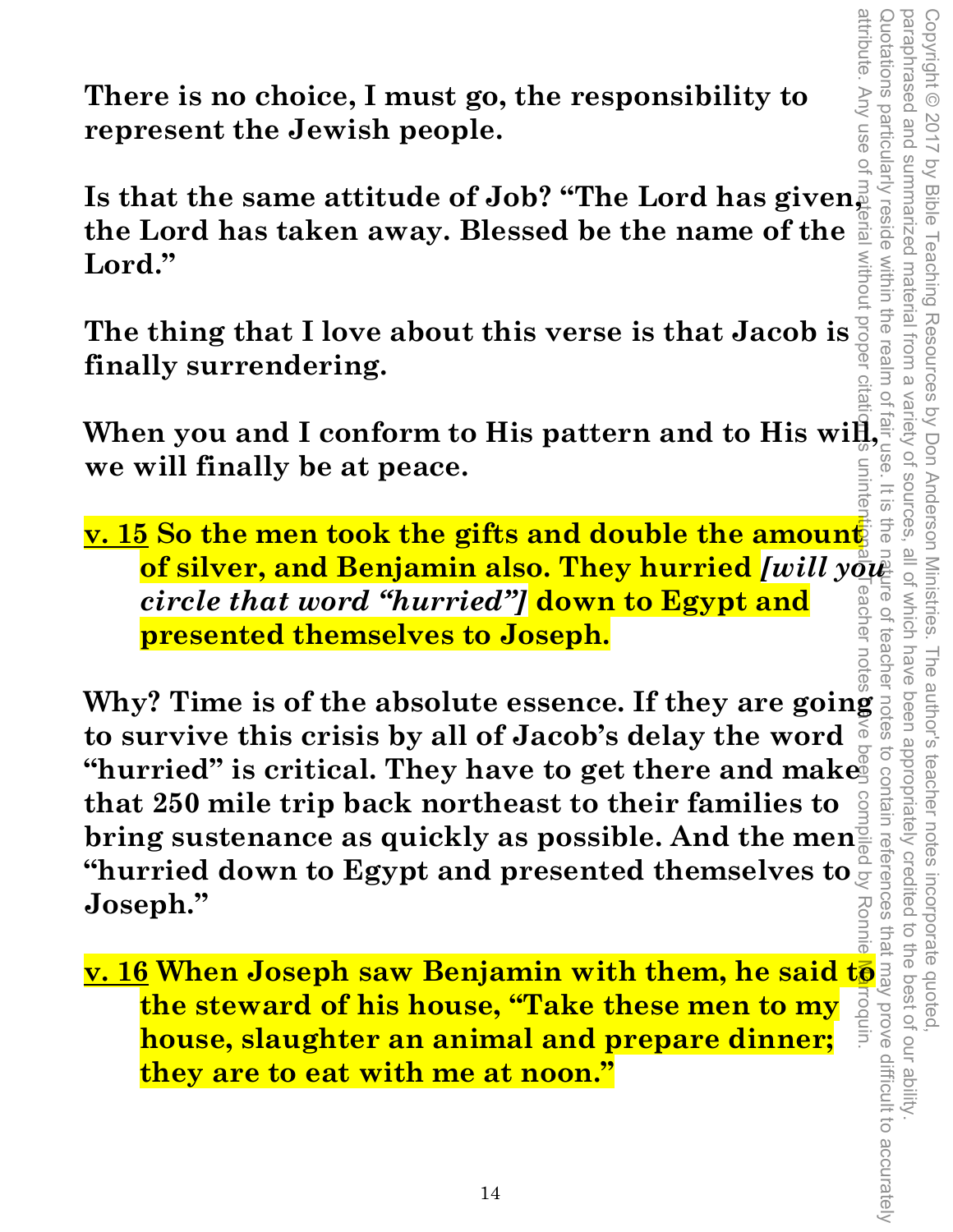**Now isn't it amazing when you make a surrender, it Now isn't it amazing when you make a surrender, it**  $\frac{1}{2}$  **and**  $\frac{1}{2}$  **never turns out the way that you thought it was going a to? I mean they figured that now that they had to? I mean they figured that now that they had**   $\bf{complied\ to\ all\ of\ his\ wishes\ and\ that\ they\ indeed\ not$ **only had complied to all of his wishes but it was just going to be a little deal where he would get to see Benjamin, that they did it, he would release Simeon, he would give them the grain, and away they would go.** 

**They are on a quick trip south, heading back north, just an overnight deal. And that is basically the thought that is in their mind even though it involves several days to cover that geography and to reach that place.** 

Copyright © 2017 by Bible Teaching Resources by Don Anderson Ministries. The author's teacher notes incorporate quoted,

The author's teacher notes

incorporate quoted,<br>edited to the best of our ability

Teaching Resources by Don Anderson Ministries.

paraphrased and summarized material from a variety of sources, all of which have been appropriately credited to the best of our ability.

natu

all of which have

**OT SOUITCES**  $\frac{1}{\sqrt{2}}$ ine

attribute

paraphrased and Copyright © 2017

summarized material from

 $\bar{\omega}$ 

**Ie rea** 

by Bible

**Joseph leans over to his steward and he says, "I want**  these men to eat at the White House today. I want you **to go get lunch ready for them. I'll meet them at noon!' What happened is they evidently arrived there real early in the morning. It is just like us. We travel late so. we can get there early. And he says "take them to the house." There are several things that Joseph needs to do before an get there early. And he says "take them to the**  $\frac{3}{8}$  **of**  $\frac{3}{8}$  **and house."<br>
There are several things that Joseph needs to do before**  $\frac{3}{8}$  **and \frac{3}{8}** attribute. Any use of material without proper citation is unintentional. Teacher notes have been compiled by Ronnie Marroquin.

to contair **he reveals himself to his brothers.** 

Quotations particularly reside within the realm of farbuse. It is the nature of teacher notes to contain wferences that may prove difficult to accurately **v. 17 The man did as Joseph told him and took the men**  may prove difficult to accurately **to Joseph's house. Marroquin.** 

**How would you feel standing in line and all of the sudden an official comes up to you and says, "Come along with me?"**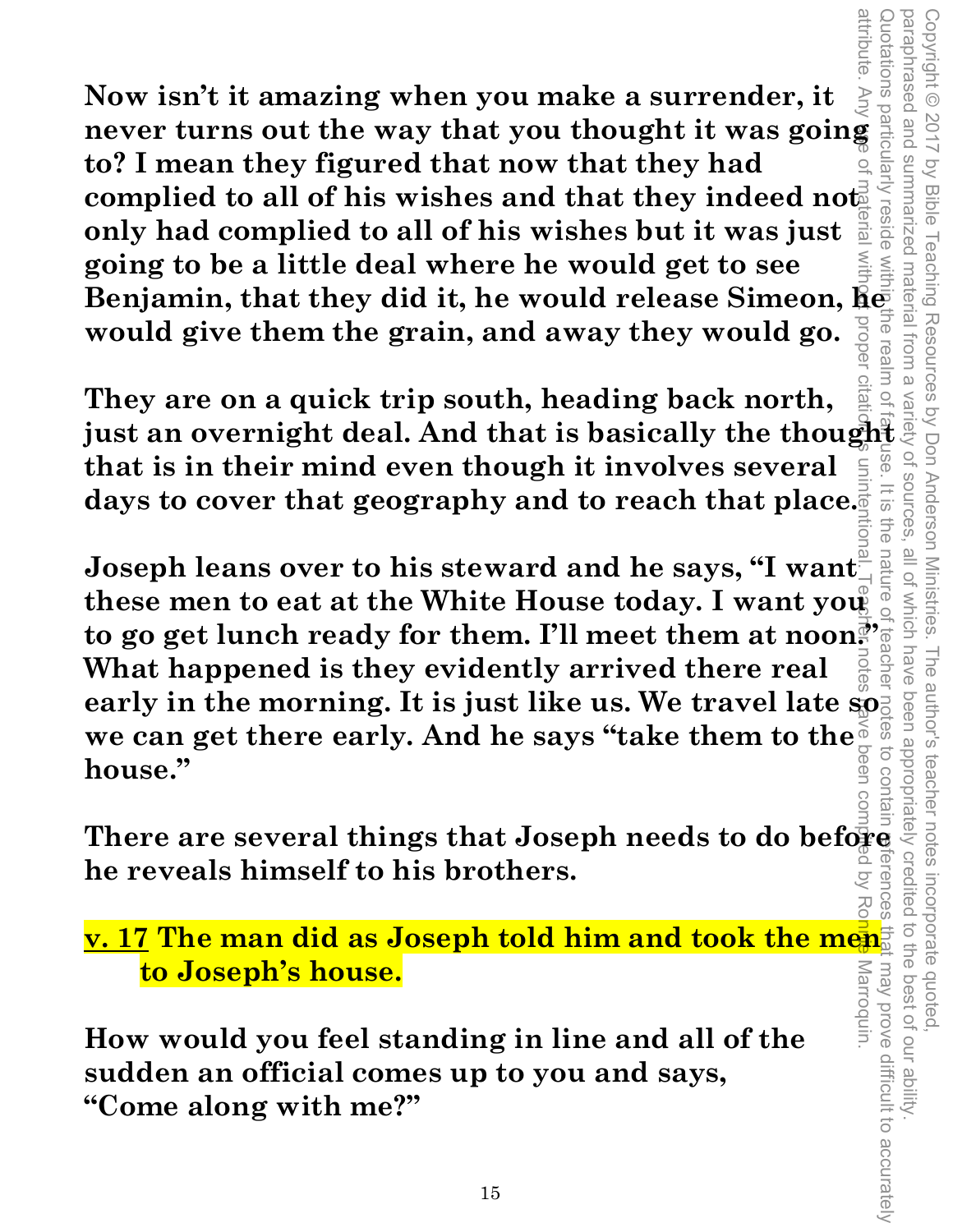These fellows are feeling some guilt. The house steward is getting ready to take the ten men to Joseph's house  $\frac{2}{3}$  and what do they do? **is getting ready to take the ten men to Joseph's house and what do they do?** 

**EXECUTE:**<br> **EXECUTE:**<br> **EXECUTE:**<br> **EXECUTE:**<br> **EXECUTE:**<br> **EXECUTE:**<br> **EXECUTE:**<br> **EXECUTE:**<br> **EXECUTE:**<br> **EXECUTE:**<br> **EXECUTE:**<br> **EXECUTE:**<br> **EXECUTE:**<br> **EXECUTE:**<br> **EXECUTE:**<br> **EXECUTE:**<br> **EXECUTE:**<br> **EXECUTE:**<br> **EXECU** materia **v. 18 Now the men were frightened when they were here because of the silver that was put back into**  our sacks the first time. He wants to attack us and<br>overpower us and seize us as slaves and take our  $\frac{1}{6}$  and<br>donkeys."<br>see guilt just does all kinds of things. Fear and **overpower us and seize us as slaves and take our donkeys."** 

attribute. Any use of material without proper citation is unintentional. Teacher notes eve been compiled by Ronnie Marroquin.  $\overline{\mathrm{o}}$ **You see guilt just does all kinds of things. Fear and guilt causes us even to be suspicious of gentle kindness and things that are done for us by others. And we**  misinterpret it thinking people have ulterior motives  $\frac{3}{10}$   $\frac{2}{9}$ <br>what they are trying to do for us. And all this guilt<br>creates that and makes them think in this way. **what they are trying to do for us. And all this guilt**   $\overline{O}$ **creates that and makes them think in this way.**  teache

Copyright © 2017 by Bible Teaching Resources by Don Anderson Ministries. The author's teacher notes incorporate quoted,

The author's teacher notes

incorporate quoted  $\overline{a}$ the<br>

been appropriately credited

 $\overline{a}$ 

Teaching Resources by Don Anderson Ministries.

paraphrased and summarized material from a variety of sources, all of which have been appropriately credited to the best of our ability.

Variety of sources

attribute

Copyright © 2017

Vy Bible

**v. 19 So they went up to Joseph's steward and spoke to**  ⋦ **him at the entrance to the house.** 

**They are not even going to go in. They just come to him right away. They want to deal with the silver first.**  references that

**v. 20 "Please, sir," they said, "we came down here the first time to buy food.** 

**<u>EXECTS</u><br>
<u><b>v. 21 But at the place where we stopped** *[that first night*<br> *at the KOA]* for the night we opened our sacks and<br>
each of us found his silver-- the exact weight -- in<br>
the mouth of his sack. So we have brough</u> at the KOA] for the night we opened our sacks and  $\frac{8}{3}$ <br>**each of us found his silver-- the exact weight -- in**<br>the mouth of his sack. So we have brought it back<br>with us.<br><sup>16</sup> **each of us found his silver-- the exact weight -- in the mouth of his sack. So we have brought it back with us.**  Quotations particularly reside within the realm of fair use. It is the nature of teacher notes to contain references that may prove difficult to accurately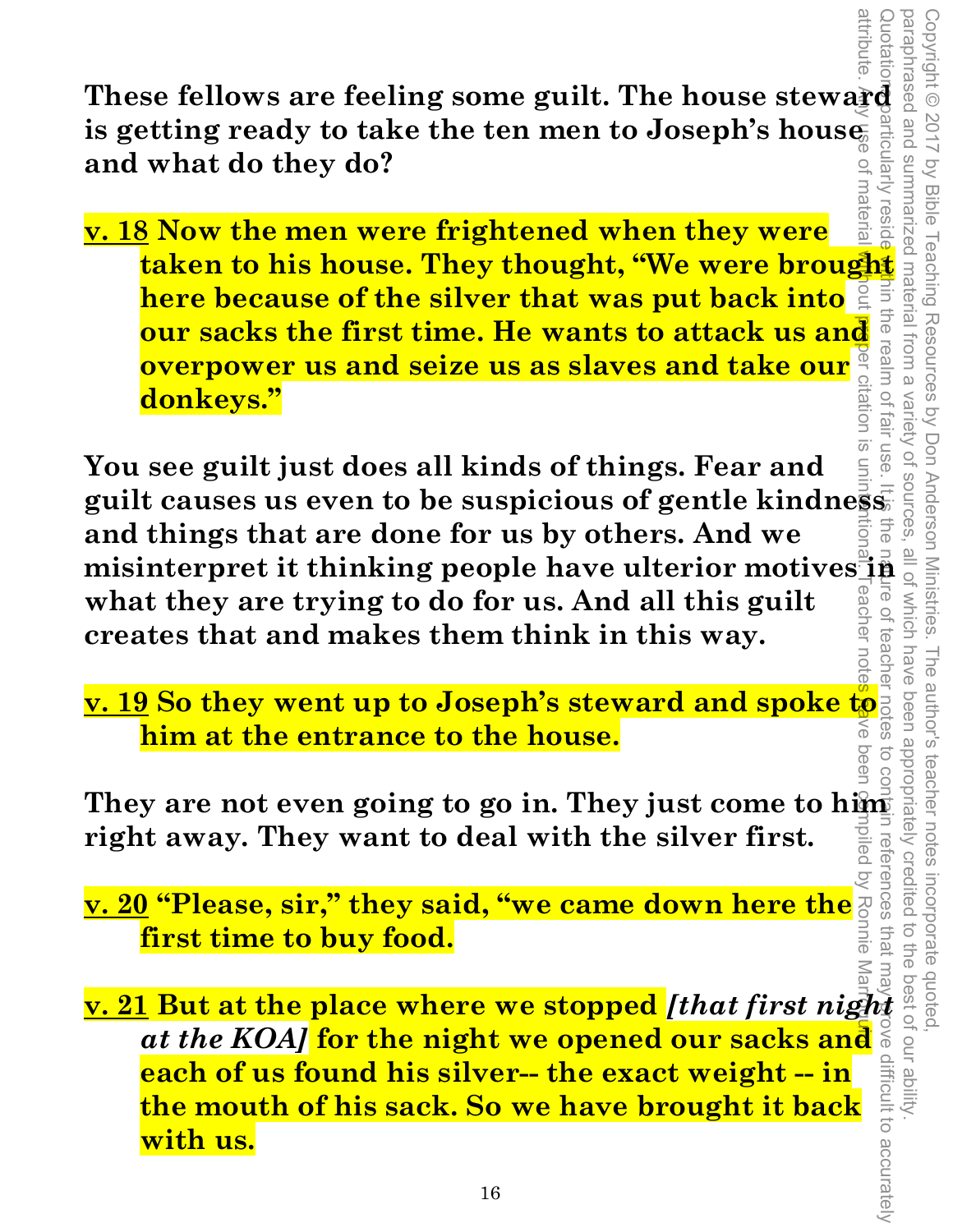attribute. Any attribute. Any use 可以errel without proper citation is unintentional. Teacher notes on compiled by a been compiled by a been compiled by a been compiled by a been compiled by a been compiled by a been compiled by a been co Quotations particularly reside within the realm of fair use. It is the nature of teacher notes to contain references that may prove difficult to accurately partic **We hurried back down here and we wanted to be sure**  that if there was a mistake on that and it is showing up that if there was a mistake on that and it is showing ups<br>on the books and that is the reason you brought us over<br>here for what you are getting ready to do, we want you here for what you are getting ready to do, we want you<sup>"</sup> **to know we have already covered that base and we are honest men and we have brought that money back and we want that right, right now.**  irea

**<u>v. 22</u> We have also brought additional silver with us to buy food. We don't know who put our silver in our sacks buy food. We don't know who put our silver in our sacks."**  unintentiona

Copyright © 2017 by Bible Teaching Resources by Don Anderson Ministries. The author's teacher notes incorporate quoted,

The author's teacher notes

been appropriately credited

**1CeS** 

incorporate quoted,<br>edited to the best of our ability

by Bible Teaching Resources by Don Anderson Ministries.

material

trom

 $\alpha$ 

Variety of sources

 $\frac{1}{\infty}$ 

paraphrased and summarized material from a variety of sources, all of which have been appropriately credited to the best of our ability.

all of which have

teachel

paraphrased and Copyright © 2017

uotations

**Honest, we are innocent. We didn't do it.** 

**Now watch the steward because it tells you a lot about Joseph.** 

**v. 23 "It's all right," he said. "Don't be afraid. Your God and the God of your father has given you treasure EVALUATE SINCE STATE SINCE SINCE SURVEYS AND SINCE SURVEYS ON MORDER 6 1999 IN SURVEYS THEN THE SINCE SURVEYS THEN THE SURVEYS PARK OF BUT SURVEYS THEN THE SURVEYS THEN THE SURVEYS THEN THE SURVEYS OF THE SURVEYS OF THE S een** comp **in your sacks; I received your silver." Then he brought Simeon out to them.** 

**in the sack? Joseph. You see Joseph wants to remain**  that may prove **anonymous because he is doing something for God in this way.**  Marroquin

**What a pleasure it is to give sacrificially to help someone else and to let God get the glory knowing that someday even a cup of cold water given in His name will not be unbeknownst to Him.**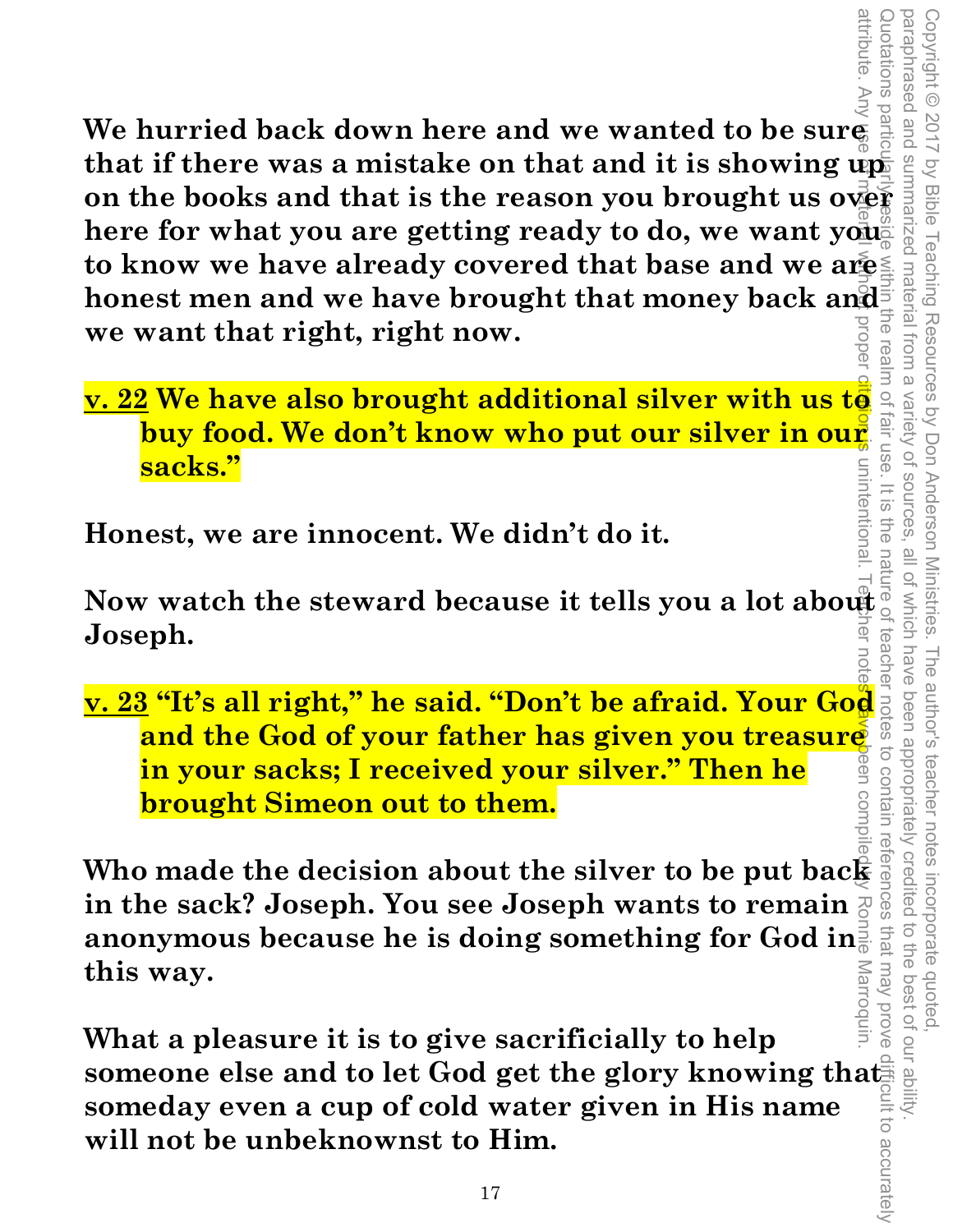**Just in a quiet way this steward has been impressed by Joseph and he recognizes Joseph's position and**  relationship to God the Father in some unique way just **like Pharaoh had.**  iateria

**And he says, "I had it. Don't worry about it."** 

**Then what next does he know? Well they are concerned about their brother who has been a hostage for almost two years through all this delay. "Then he brought Simeon out to them."** 

**Having done that he also has several other things that he wants to do.**<br>he wants to do. **he wants to do.**  Iona

Copyright © 2017 by Bible Teaching Resources by Don Anderson Ministries. The author's teacher notes incorporate quoted,

Copyright © 2017 by Bible Teaching Resources by Don Anderson Ministries.

paraphrased and summarized material from a variety of sources, all of which have been appropriately credited to the best of our ability.

nature

eacher notes teacher

Ronnie Marroquin.

all of which have

The author's teacher notes incorporate quoted,<br>have been appropriately credited to the best of our ability

Variety of sources **Tall USe** 

paraphrased and summarized material from a

reside within the

**v. 24 The steward took the men into Joseph's house, gave them water to wash their feet and provided fodder for their donkeys.** 

attribute. Any use to material without p**roper citation** is unintentional. Teacher notes have been compiled by Ronnie Marroquin. Quotations particularly reside within the realm of fair use. It is the nature of teacher notes to contain references that may prove difficult to accurately You know they practically ran the wheels off of those<sup>5</sup><br>animals trying to got the set  $\frac{1}{2}$ notes **animals trying to get them down there on that hurried trip and so here he is doing everything he can to the lunch that is going to take place.**   $\overline{Q}$ 

**alleviate and to give them comfort and to get ready for a**<br>the lunch that is going to take place.<br>The steward is aware of their needs and he has an<br>appreciation for them and he graciously serves and<br>anticipates their ever **The steward is aware of their needs and he has an appreciation for them and he graciously serves and anticipates their every need and cares for them unselfishly.**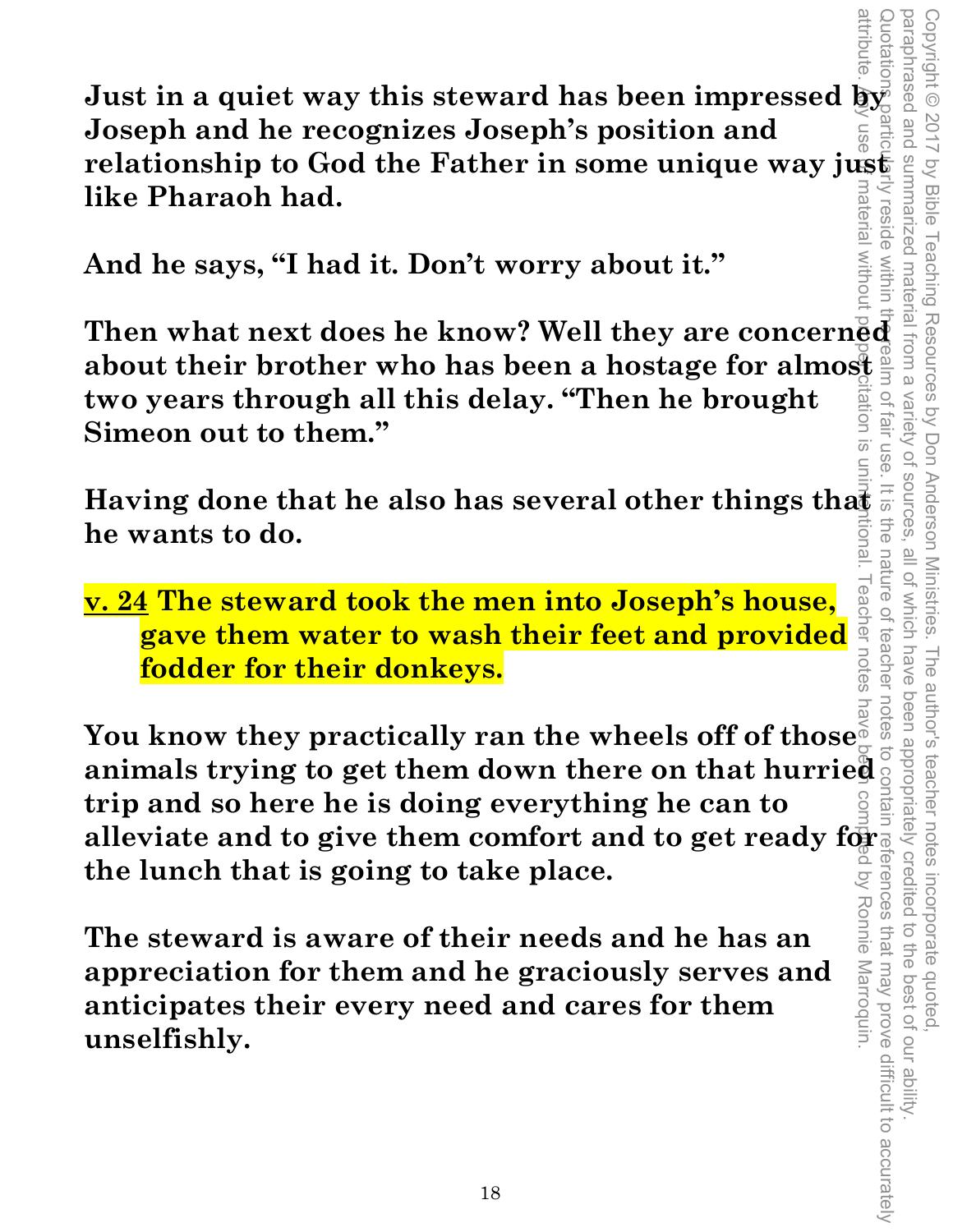**v. 25 They prepared their gifts for Joseph's arrival at noon, because they had heard that they were to eat there.** 

Now that all their fears have subsided, and they have<sup><sup>6</sup></sup> **all had a shower and gotten cleaned up, the next thing**  is to unpack the gift that dad sent down for Joseph and **to get it all set up here. They are in this fabulous place where they are going to eat lunch. And while all this is going on, they get the gift ready. It is almost like getting ready for a surprise birthday party. That is kind of what it is like.**  attribute. Any use of material wollorial wollorial wollorial propertion is unintention and Teacher notes have been compiled by proper by Teacher and Barroquin.

Now, get ready, here it comes. What is significant about **verse 26? This is the first time in over 22 years that 12 boys have been together. It was way back there at the pit 22 years ago that they were last all together. And**  $\bar{s}$ **it is altogether fitting that the fulfillment of the dreams also takes place in that same verse.** 

**v. 26 When Joseph came home, they presented to him the gifts they had brought into the house, and they bowed down before him to the ground.** 

**What an emotional and dramatic moment.** 

**v. 27 He asked them how they were, and then he said,**  <u>"How is your aged father you told me about? Is he </u> **still living?"** 

**v. 28 They replied, "You servant our father is still alive and well." And they bowed low to pay him honor.**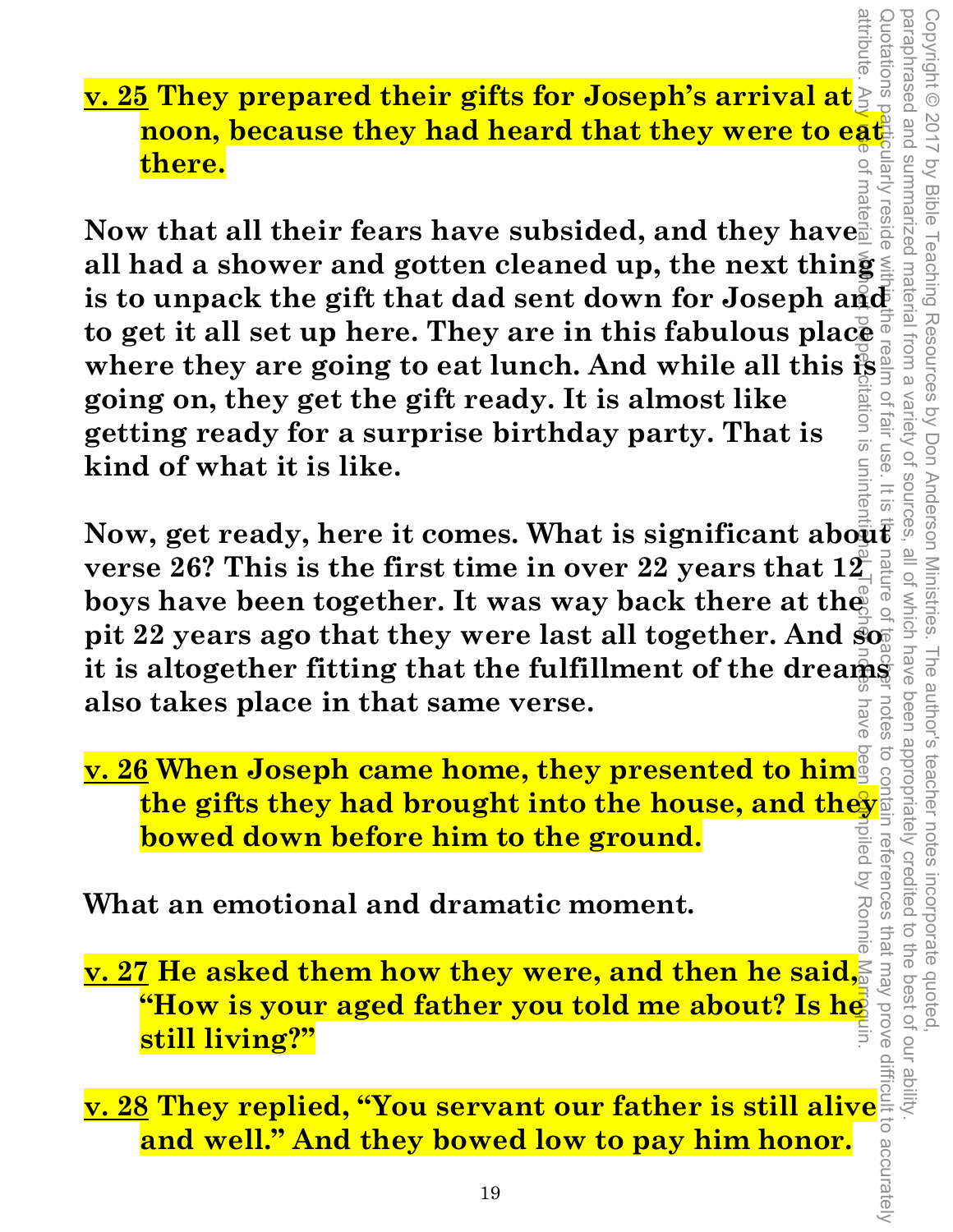**v. 29 As he looked about and saw his brother Benjamin, his own mother's son, he asked, "Is this your youngest brother, the one you told me about?" And he said, "God be gracious to you, my son."** 

**Look how disciplined he is. Wow! Charged with all the <br>electricity of the moment. His only brother from his electricity of the moment. His only brother from his**  much-loved mother and all the flood of memories that **when he was born his mother died. Those scenes come before him once again. "God be gracious to you, my son."**   $\overline{\varpi}$ 

Quotations particularly reside within the realm of fair use. It is the nature of teacher notes to contain references that may prove difficult to accurately **v. 30 Deeply moved at the sight of his brother, Joseph hurried out and looked for a place to weep.** *[He just couldn't hold it together so he excused himself for a few minutes to weep]* **He went into his private room and wept there.**  teache

Copyright © 2017 by Bible Teaching Resources by Don Anderson Ministries. The author's teacher notes incorporate quoted,

The author's teacher notes

incorporate quoted  $\overrightarrow{C}$ 

that may prove

the best of our ability

been appropriately creditec

Teaching Resources by Don Anderson Ministries.

paraphrased and summarized material from a variety of sources, all of which have been appropriately credited to the best of our ability.

which have

 $\frac{10}{2}$ 

pue peseudenec Copyright © 2017

summarized material

trom a

Variety of sources fair use

reside

**by Bible** 

puesan

attribute. Any use of material w**o**ndut proper citation is unintentive allemation is unintentive been contes have been compile. Marroquin. **Now I know some of you have looked at this and you**  have got the cool, macho image of the 20th century that **men do not cry. Tough guys never admit when they hurt. Jesus did. As he was stirred with the pain and the hurt of Mary's crying over the death of Lazarus, Jesus**  reterences **did.** 

**Robert Foster says the lack of "tears" in the heart and eyes of most men could be a signpost of a cold heart, unbroken spirit and unrepenting will.** 

**What God's Word has put together . . . don't try to tear**<br>**asunder.**<br>20<br>20 **asunder.**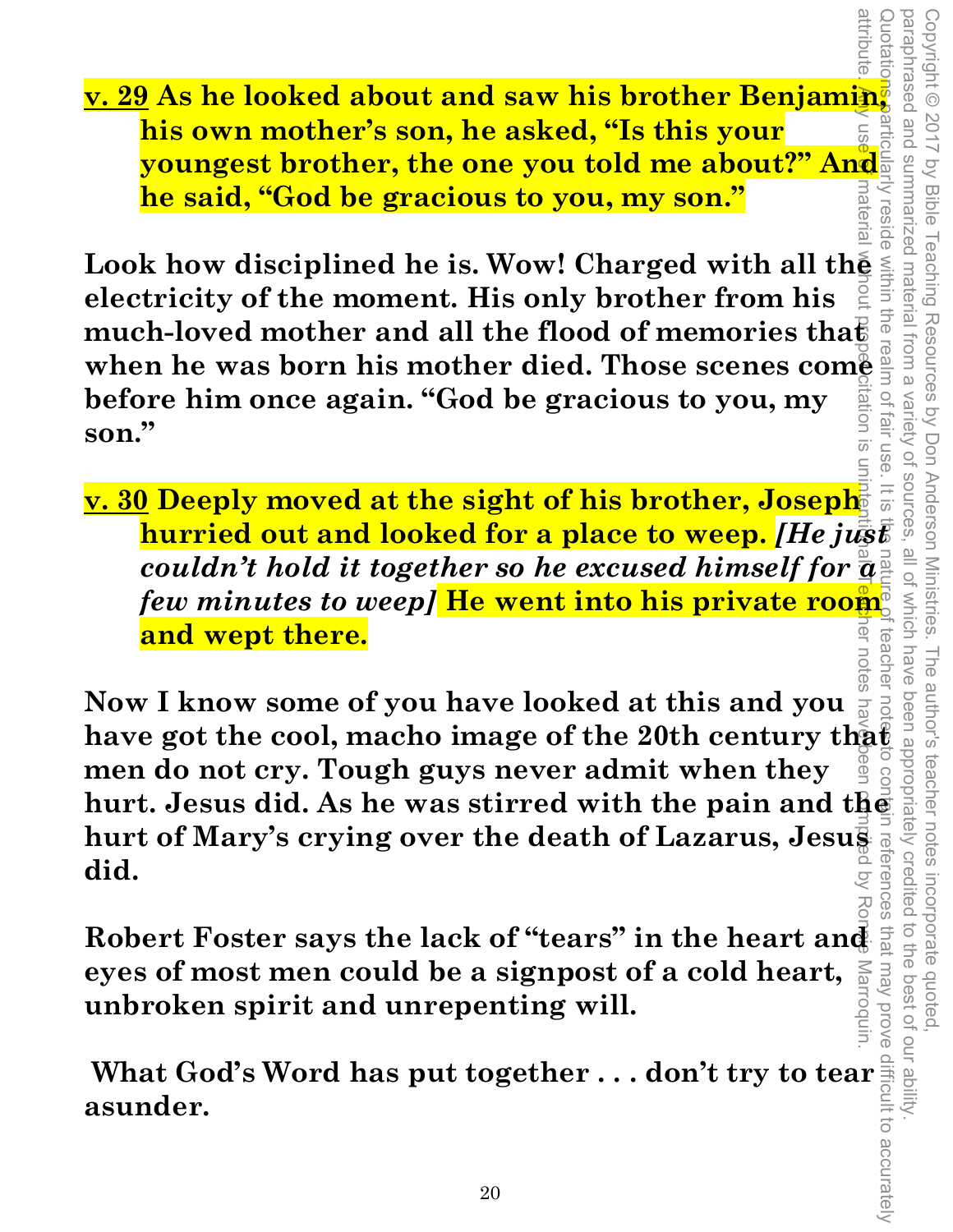Quotations particularly reside within the realm of fair use. It is the nature of teacher notes to contain references that may prove difficult to accurately paraphrased and summarized material from a paraphrased and summarized material from a variety of sources, all of which have been appropriately credited to the best of our ability. Copyright © 2017 by Bible Teaching Resources by Don Anderson Ministries. The author's teacher notes incorporate quoted, Copyright © 2017 by Bible Teaching Resources by Don Anderson Ministries. buotations particularly reside within the realm of fair use Variety of sources  $rac{1}{5}$ the nature of all of which have teacher The author's teacher notes been appropriately credited  $\overline{a}$ i incorporate quoted,<br>redited to the best of our ability

attribute

**We need sowing and reaping, weeping and shouting; passion and production, ardor and advance.** 

 **When a man weeps, we say that he is broken down. True tears are the signs of brokenness. No more** 

We need sowing and reaping, weeping and shouting;<br>
passion and production, ardor and advance.<br>
Then a man weeps, we say that he is broken down.<br>
True tears are the signs of brokenness. No more<br>
hardness or resistance...st **sin, this is the heart of Godly religion.** 

 **How easily we become hard, proud, "intellectuallybalanced" and soul-dry.** 

**Psalm 126 says they that sow in tears will reap with songs of joy.** 

**v. 31 After he had washed his face, he came out and, controlling himself, said, "Serve the food."** 

Now I want you to watch because here comes the first ╦ **part of the test.**  r notes

**v. 32 They served him by himself, the brothers by themselves, and the Egyptians who ate with him by themselves, because Egyptians could not eat with Hebrews, for that is detestable to Egyptians.** 

**Now I do not think this was an inferior-superior social conflict. I think it is the same old Arab-Jewish conflict.**  And Arabs just do not eat with the Jews. And here way<sup>1</sup> **back here the Egyptians do not eat with the Hebrews. And so they will sit over here in a group and Joseph hack here the Egyptians do not eat with the Hebrews.**<br>
And so they will sit over here in a group and Joseph<br>
has got his little group here and the rest of them here.<br> **has got his little group here and the rest of them he** attribute. Any use of material without proper citation is unintentional. Teacher notes have been compiled by Ronnie Marroquin.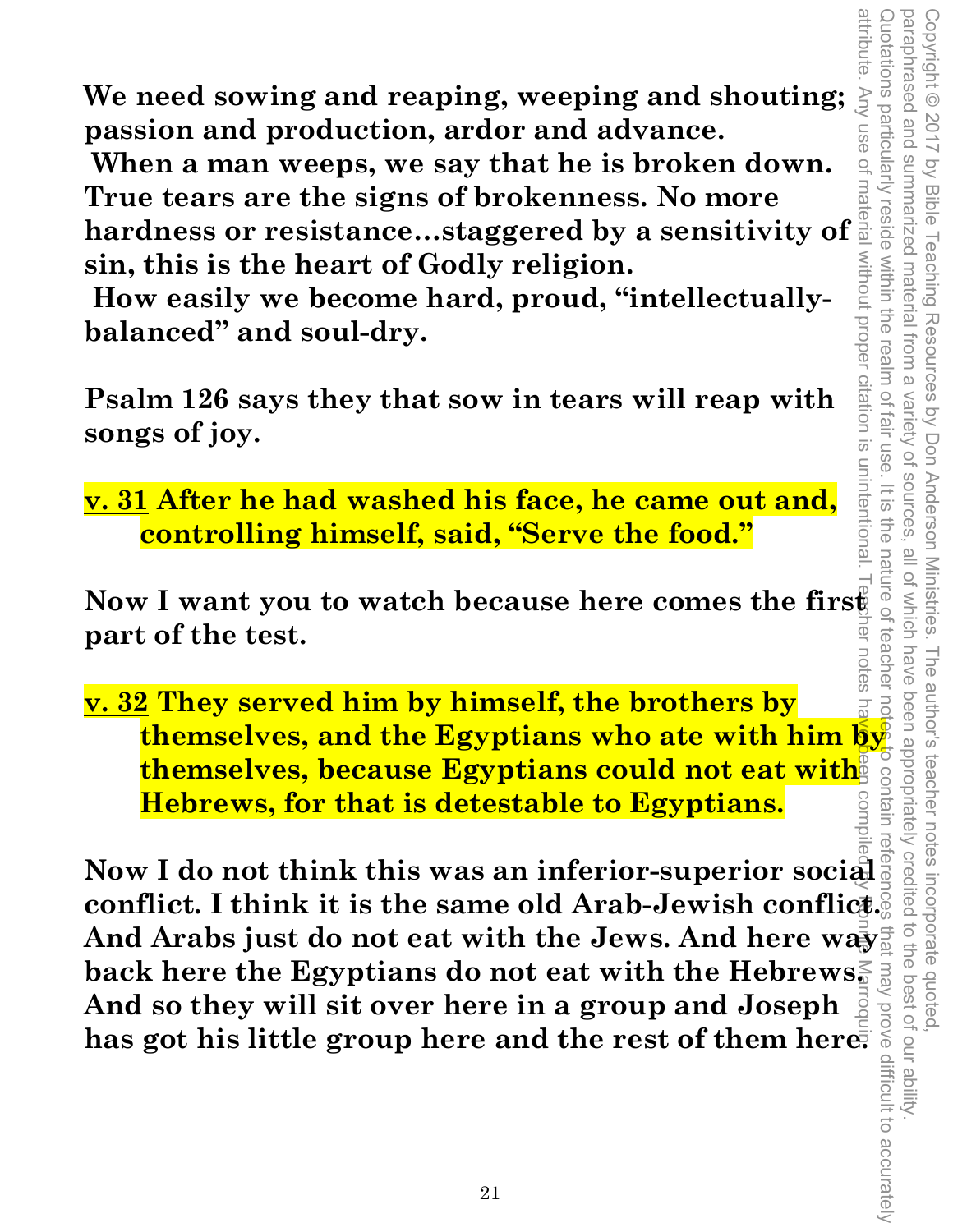**Now what strange thing happens when they come to**  this wonderful, wonderful feast out of the land of being this wonderful, wonderful feast out of the land of being **totally starved? And they are sitting down to this table, wanting to watch all their P's and Q's because they are getting to eat with the President. It is a big White getting to eat with the President. It is a big White**  without prope **House dinner with crystal and everything else.** 

**Look at verse 33.** 

**<u>v. 33</u> The men had been seated before him in the order of their ages, from the firstborn to the youngest;**  $\frac{2}{3}$ **<br>and they looked at each other in astonishment. of their ages, from the firstborn to the youngest; and they looked at each other in astonishment.** 

Copyright © 2017 by Bible Teaching Resources by Don Anderson Ministries. The author's teacher notes incorporate quoted,

The author's teacher notes

been appropriately credited

Copyright © 2017 by Bible Teaching Resources by Don Anderson Ministries.

paraphrased and summarized material from a variety of sources, all of which have been appropriately credited to the best of our ability.

all of which have

teachel

uotes

Variety of sources

 $\overline{\infty}$ 

paraphrased and

I summarized material

I from  $\overline{\omega}$ 

within the rea

suotations

attribute. Any **use of material without proper citation** is unintenti**ty** al. Teacher notes have been compiled by Ronnie Marroquin. **EVALUATE CALL STATE IN ASSOMBLIFER.**<br> **You know I come up to the table and the host says just a look for your nametag and sit down. And they start**  looking for their nametags and pretty soon they cannot **believe. Reuben is sitting at the head of the table, and Simeon is sitting next to him, and Levi is next to him, and Judah is over here next to him, and Dan and**  have **Naphtali and Gad and Asher in that order, and then**  Deer **Issachar and Zebulun, and then down at the end is**  Benjamin. Hey there is sure something that is kind of npiled by Ronnie Marroquin. **crooked in this place! I mean we are sitting in order and somebody knows something that we don't know that they should have known.** 

**I love this next verse, it just tickles me to no end.** 

Quotations particularly reside within the realm of fair use. It is the nature of teacher notes to contain references that may prove difficult to accurately to contain references that may prove **v. 34 When the portions were served to them from Joseph's table, Benjamin's portion was five times as much as anyone else's. So they feasted and drank freely with him.**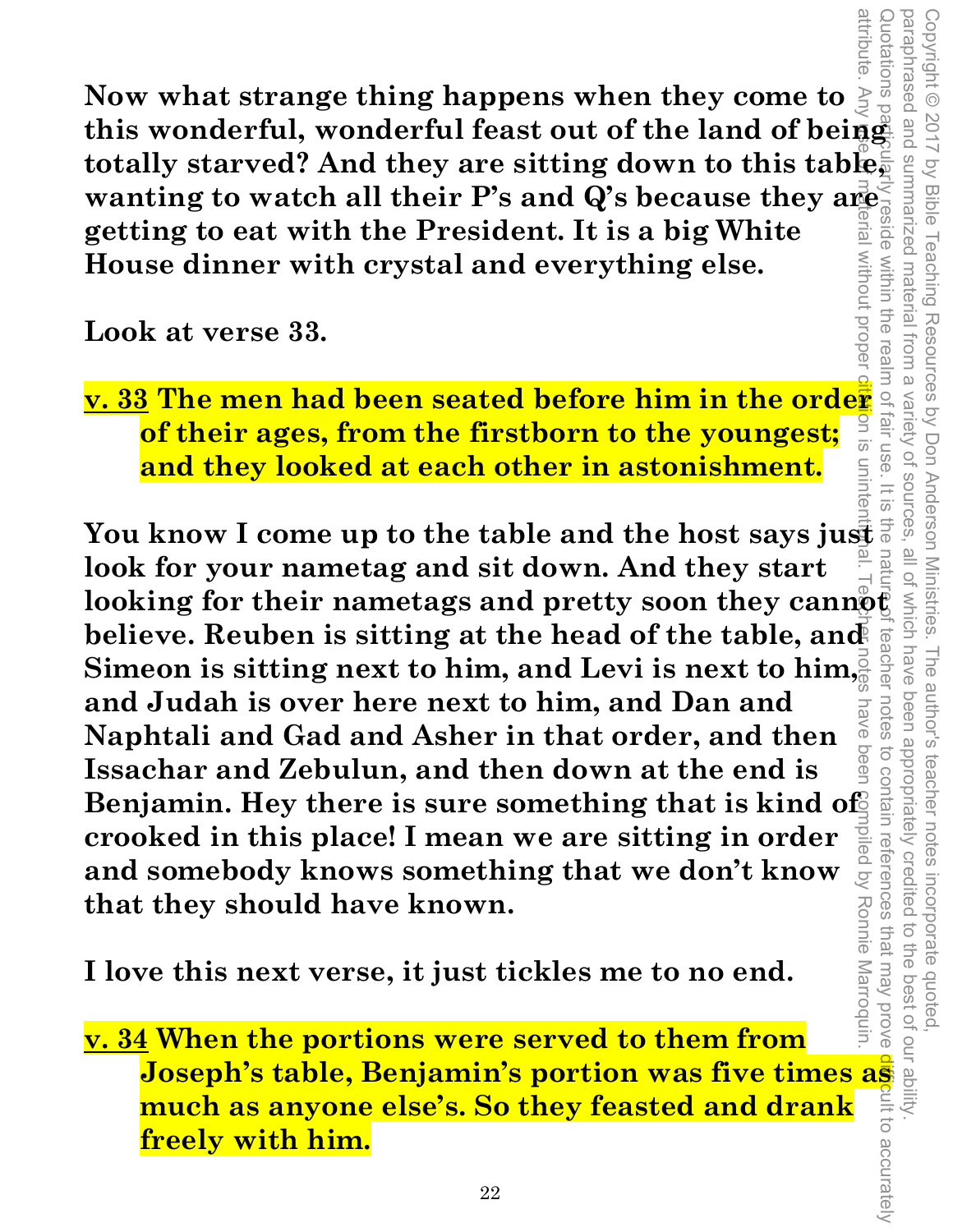**Reuben's plate. Brought it out to him. The menu was a**  attribute. Any use of material without proper citation is unintentional. Teacher notes have been compiled by Ronnie Marroquin. **You know what happened don't you? They fixed**  Reuben's plate. Brought it out to him. The menu was a  $\frac{1}{2}$  steak, salad, baked potato, corn on the cob, homemad $\frac{1}{2}$  rolls, iced tea, and for dessert, deep-dish apple pie a  $1\frac{1}{2}$  mode. So these black coated **steak, salad, baked potato, corn on the cob, homemade rolls, iced tea, and for dessert, deep-dish apple pie a la mode. So these black coated waiters come over you**  know at this big formal dinner party and set out a big. Levi and Dan and Naphtali after they get Judah taken **care of and Gad and Asher and Issachar and Zebulun and then there is kind of a little pause everybody is kind of waiting to see when Benjamin is going to get served. Pretty soon through the swinging doors comes a huge tray of food. There are five steaks, five baked potatoes, five corns on the cob, five homemade rolls,**  eacher notes **five glasses of iced tea, and five dishes of deep-dish apple pie a la mode and they just come in and set it down in front of Benjamin.** 

Copyright © 2017 by Bible Teaching Resources by Don Anderson Ministries. The author's teacher notes incorporate quoted,

The author's teacher notes

incorporate quoted  $\overrightarrow{C}$ 

been appropriately credited

by Bible Teaching Resources by Don Anderson Ministries.

paraphrased and summarized material from a variety of sources, all of which have been appropriately credited to the best of our ability.

all of which have

Variety of sources

fair use

paraphrased and Copyright © 2017

within

Quotations particularly reside within the realm of fair use. It is the nature of teacher notes to contain references that may prove difficult to accurately

teachel

notes

to contain references

that may prove difficult to accurately

the best of our ability

nature

nave **You know sometimes you are tested in your life and**  Deel **you do not even know it? If one of those guys had opened their mouths to say "just like back home" that would have been the end of the test babe. The only reason he gives him that preferential treatment is to discover their attitude toward Benjamin. And the fact that it says "they feasted and drank freely with him" without saying a word tells you baby they passed the test.** 

**And in this situation Benjamin is getting all the preferential treatment.**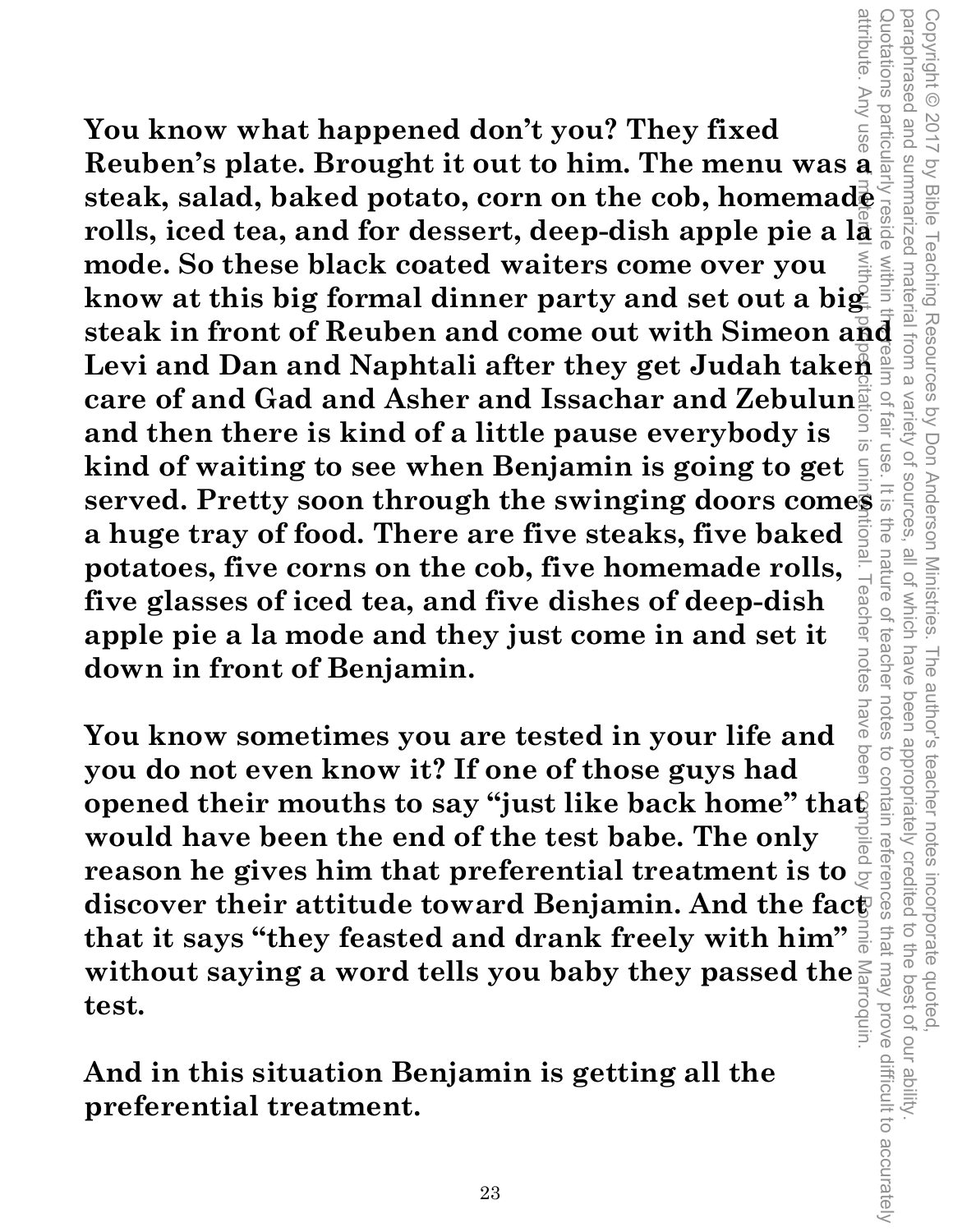**brothers to determine their attitude toward him. And if and if a set of a response from those** uotations **And it is all in anticipation of a response from those there is any inkling that it is the same that sold Joseph into Egypt they are not going to get any grain.**  reside

Now it is altogether fitting too that we leave the story **right here because it is going to take Benjamin until tomorrow to eat all this stuff (laughter) so let's just leave him sitting there at the table tonight.** 

**Here are the lessons from this study.** 

citation is uninter **LESSON #1: God sometimes kindly uses natural circumstances to get us to be responsive to His will.**  God sometimes kindly uses natural circumstances to get us to be responsive to His will. The stress to **continue to increase upon Jacob was to make him fall in line with God's purpose. God sometimes kindly uses natural circumstances to get us to be responsive to His will.** 

Copyright © 2017 by Bible Teaching Resources by Don Anderson Ministries. The author's teacher notes incorporate quoted,

Teaching Resources by Don Anderson Ministries.

Copyright © 2017 by Bible

summarized material from a

within the realm of

paraphrased and summarized material from a variety of sources, all of which have been appropriately credited to the best of our ability.

all of which have

The author's teacher notes incorporate quoted,<br>have been appropriately credited to the best of our ability

Variety of sources fair use

 $\overline{\omega}$ 

teacher

attribute

attribute. Any use praterial without proper citation is unintentipal of eacher notes have been compiled by Ronnie. Any use pattribute Marroquin. Quotations particularly reside within the realm of fair use. It is the nature of teacher notes to contain references that may prove difficult to accurately **LESSON #2: It is the place of wisdom to hear the appeals of others and then be receptive to a change of heart. It is the place of wisdom to hear the appeals of others and then to be receptive to a change of heart. Can I say one thing else? The older we get the harder that is to do that. Usually older**  may prove difficult to accurately **folks say, "well we've always or don't confuse me with the facts, my mind is already made up." It is the place of wisdom to hear the appeals of others and then to be receptive to a change of heart.**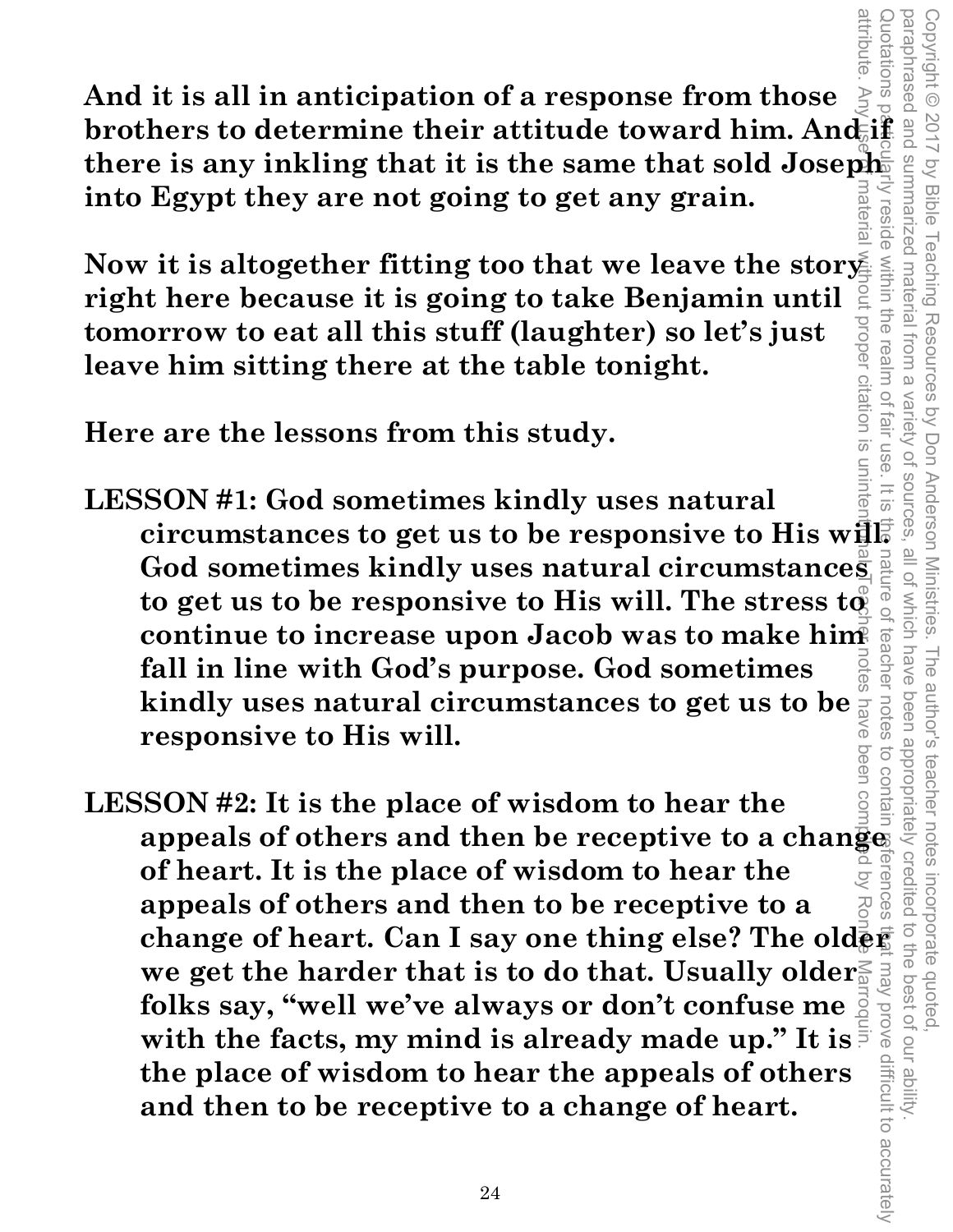- attribute. Any use of material without proper citation is unintentional. Teacher notes have been compiled by Ronnie Marroquin. LESSON #3: It is the pattern of human nature to wan<del>t</del> **to cover our fears and guilt with gifts. It is the**  pattern of human nature to want to cover our fearsing<br>and guilt with gifts. Jacob says, "take a gift along?"<br>He just cannot believe that it is going to be all<br>right.<br>SON #4: Fear misinterprets kindness. Fear, and<br>guilt if **pattern of human nature to want to cover our fears and guilt with gifts. Jacob says, "take a gift along." He just cannot believe that it is going to be all MILDOUT right.**
- Quotations particularly reside within the realm of fair use. It is the nature of teacher notes to contain references that may prove difficult to accurately **LESSON #4: Fear misinterprets kindness. Fear, and kindness. They are just so afraid of the steward and**  $\frac{d}{dt}d$  **what happens when they get down there.**<br>SSON #5: We are oftentimes tested when we are  $\frac{d}{dt}d\theta$  is a set of the straight inconscious of it being so. We a **what happens when they get down there.**   $\overline{\omega}$
- **LESSON #5: We are oftentimes tested when we are unconscious of it being so. We are oftentimes test** $\bar{\bar{\mathbf{g}}} \bar{\mathbf{d}}$ nature **when we are unconscious of it being so. Joseph**  eacher notes **tests them through these circumstances.**   $\overline{O}$

Copyright © 2017 by Bible Teaching Resources by Don Anderson Ministries. The author's teacher notes incorporate quoted,

The author's teacher notes

incorporate quoted  $\overline{a}$ -ue

best of our ability

been appropriately credited

Teaching Resources by Don Anderson Ministries.

paraphrased and summarized material from a variety of sources, all of which have been appropriately credited to the best of our ability.

all of Which have

teachel

notes

pue pesenderaco

within

Copyright © 2017 by Bible

- **LESSON #6: Joseph's kindness and faith in God has affected the other members of his household. Joseph's kindness and faith in God has affected other members of his household. The steward recognizes that he believes in God.**
- have been compiled by **LESSON #7: Peace comes when you surrender your Benjamin. Peace comes when you surrender your Benjamin.**

to contain references that may prove **Marroq Now I want to get serious for just a minute. What is**  your Benjamin? What is your Benjamin? Why did God<sup>5</sup> **allow this study to be included in the series? What is it and that God is saying to you right now? I know what you allow that you can be a set of that God is saying to you right now? I know what you allow all pay of the s that God is saying to you right now? I know what you**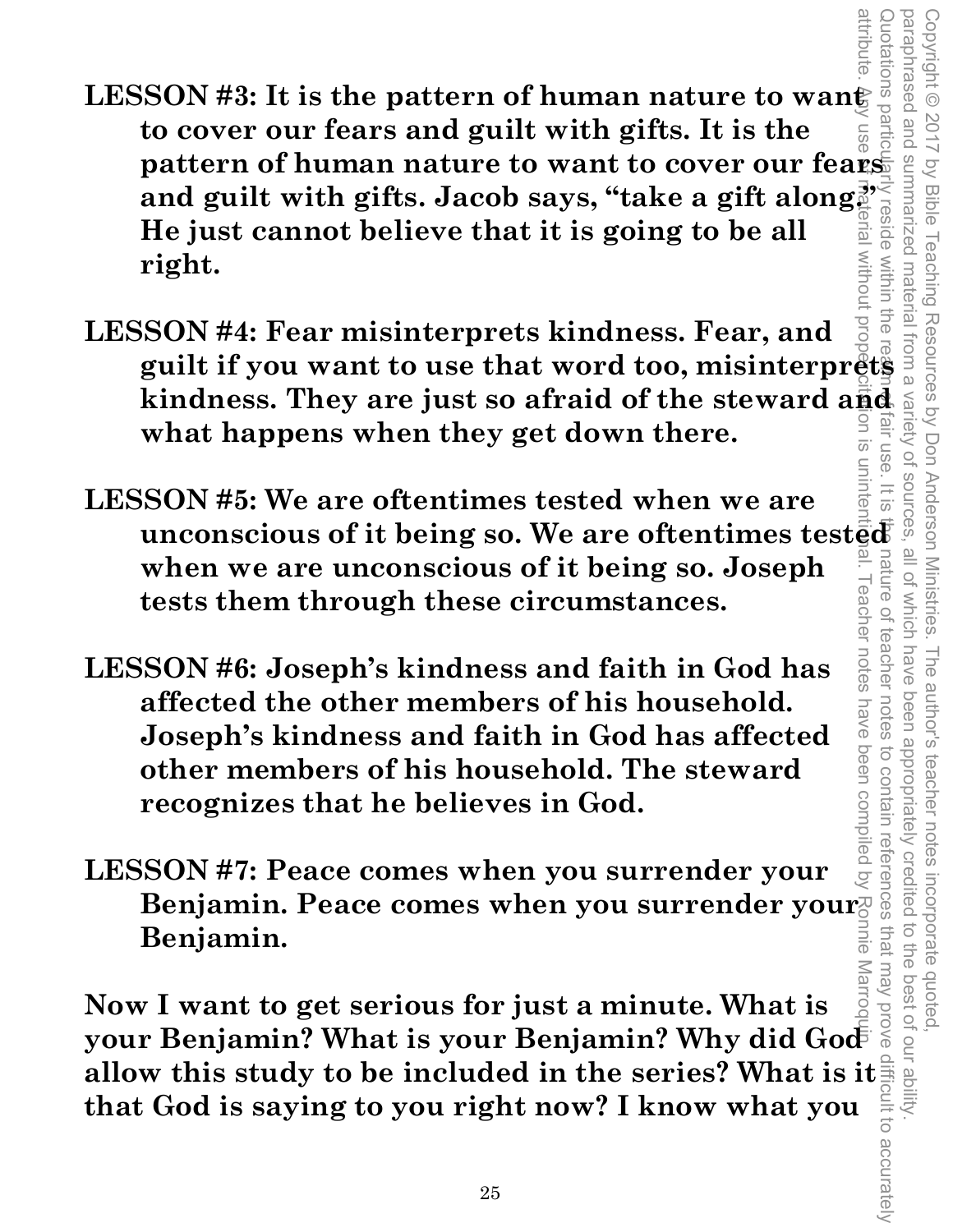attribute. Any use of material without proper citation is unintentional. Teacher notes have been compiled by Ronnie Marroquin. Quotations particularly reside within the realm of fair use. It is the nature of teacher notes to contain references that may prove difficult to accurately paraphrased and summarized material from a variety of sources, all of which have been appropriately credited to the best of our ability. Copyright © 2017 by Bible Teaching Resources by Don Anderson Ministries. The author's teacher notes incorporate quoted,  $\Xi$ ber citation is unintentional. Teacher notes have been compiled by Ronnie Marroquin.

**are saying, "Oh I can't give it up. I just can't do this. I can't do that."** 

**From** *Happiness is a Choice* **I want to tell you the truth. You won't do it. You won't give it up. You see if you**  really want to know where you are truthfully, change **all your can'ts into won'ts and you will be right on the start of the stress of the stress of the stress of the stress of the stress of the stress and your can'ts into won'ts and you will be right on target. A rebel at heart you would rather resist, refuse, representing the rebel and in the process restrain the mighty hand of God in doing something beautiful in your life right now.** 

**Could you sing with the hymn writer?** 

 **Lord, I would clasp thy hand in mine, Now ever murmur nor repine, Content whatever lot I see, Since 'tis my God that leadeth me.** 

 **He leadeth me, He leadeth me, By His own hand He leadeth me. His faithful follower I would be, For by His hand He leadeth me.**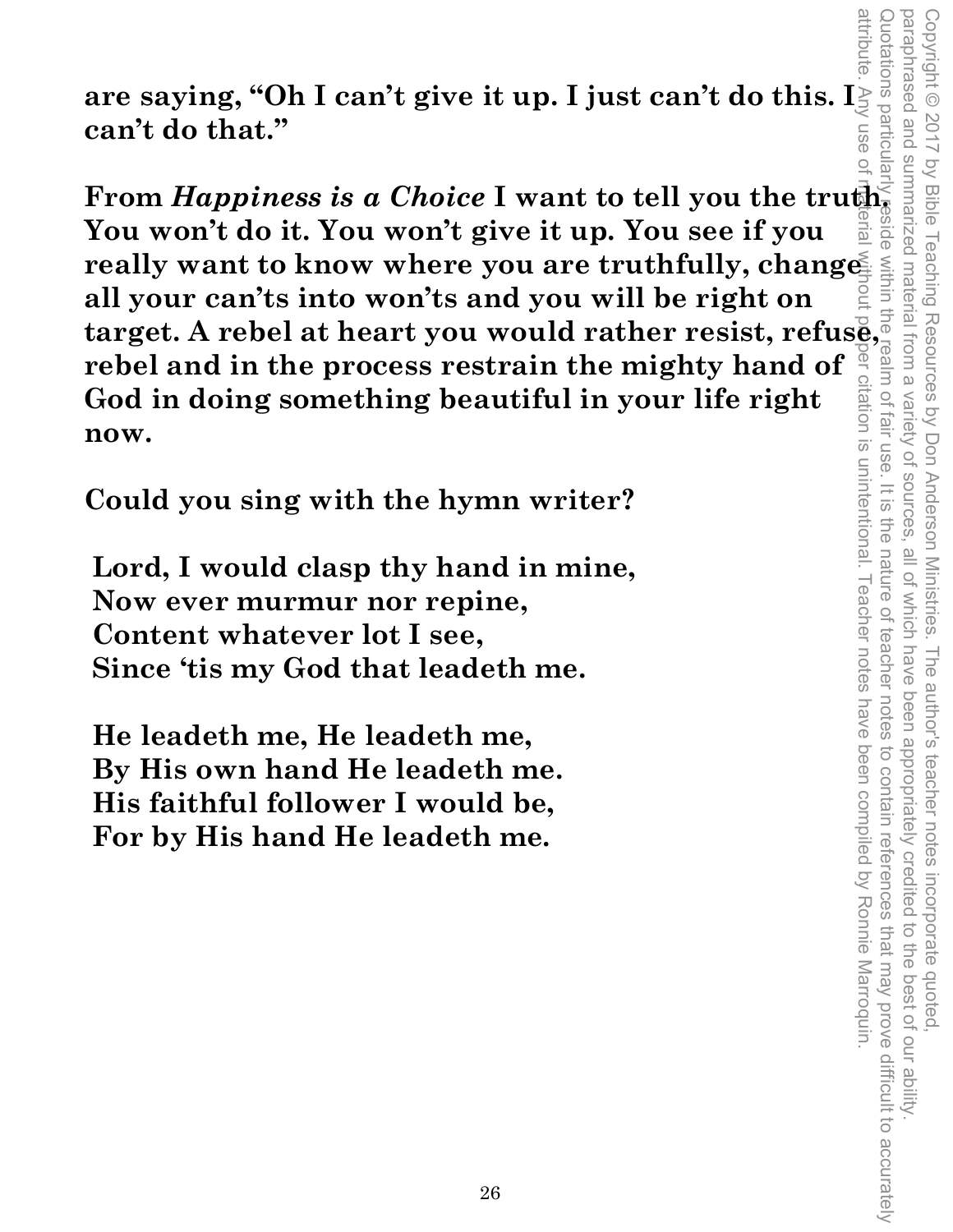## **STUDIES IN THE LIFE OF JOSEPH STUDY NUMBER SIX - GENESIS 43:1-34 NOTES**

**v. 1 Now the famine was still severe in the land.** 

**v. 2 So when they had eaten all the grain they had brought from Egypt, their father said to them, "Go back and buy us a little more food."** 

**v. 3 But Judah said to him, "The man warned us solemnly, 'You will not see my face again unless your brother is with you.'** 

**v. 4 If you will send our brother along with us, we will go down and buy food for you.** 

**v. 5 But if you will not send him, we will not go down, because the man said to us, 'You will not see my face again unless your brother is with you.'** 

**v. 6 Israel asked, "Why did you bring this trouble on me by telling the man you had another brother?"** 

**v. 7 They replied, "The man questioned us closely about ourselves and our family. 'Is your father still living?' he asked us. 'Do you have another brother?' We simply answered his questions. How were we to know he would say, 'Bring your brother down here'?" v. 8 Then Judah said to Israel his father, "Send the boy along with me and we will go at once, so that we and you and our children may live and not die.** 

**v. 9 I myself will guarantee his safety; you can hold me personally responsible for him. If I do not bring him back to you and set him here before you, I will bear the blame before you all my life. v.10 As it is, if we had not delayed, we could have gone and returned twice."** 

**v.11 Then their father Israel said to them, "If it must be, then do this: Put some of the best products of the land in your bags and take them down to the man as a gift—a little balm and a little honey, some spices and myrrh, some pistachio nuts and almonds. v.12 Take double the amount of silver with you, for you must return the silver that was put back into the mouths of your sacks. Perhaps it was a mistake.** 

**v.13 Take your brother also and go back to the man at once. v.14 And may God Almighty grant you mercy before the man so that he will let your other brother and Benjamin come back with you. As for me, if I am bereaved, I am bereaved."** 

**v.15 So the men took the gifts and double the amount of silver, and Benjamin also. They hurried down to Egypt and presented themselves to Joseph.** 

**v.16 When Joseph saw Benjamin with them, he said to the steward of his house, "Take these men to my house, slaughter an animal and prepare dinner; they are to eat with me at noon."** 

**v.17 The man did as Joseph told him and took the men to Joseph's house.**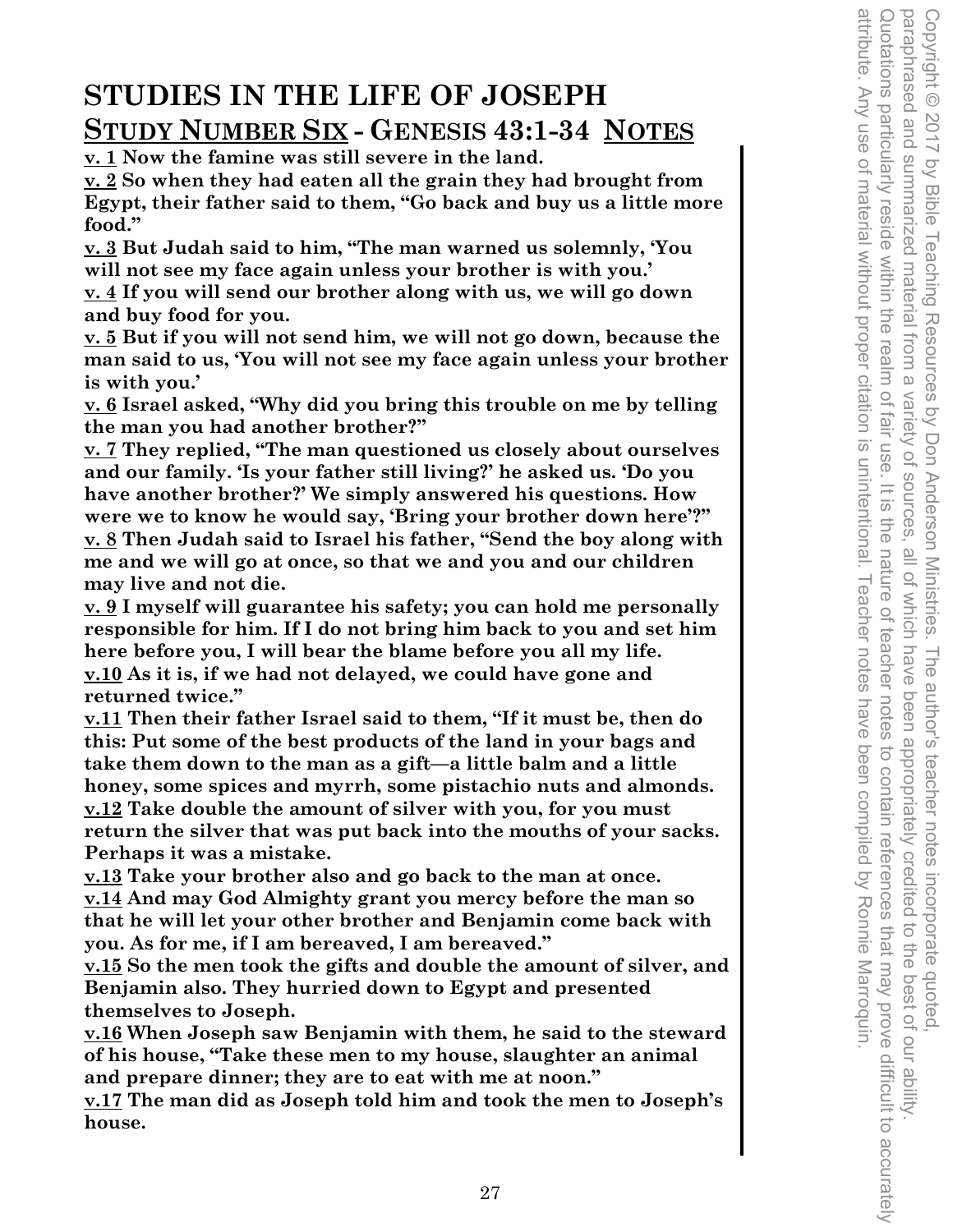**v.18 Now the men were frightened when they were taken to his house. They thought, "We were brought here because of the silver that was put back into our sacks the first time. He wants to attack us and overpower us and seize us as slaves and take our donkeys." v.19 So they went up to Joseph's steward and spoke to him at the entrance to the house.** 

**v.20 "Please, sir," they said, "we came down here the first time to buy food.** 

**v.21 But at the place where we stopped for the night we opened our sacks and each of us found his silver—the exact weight—in the mouth of his sack. So we have brought it back with us.** 

**v.22 We have also brought additional silver with us to buy food. We don't know who put our silver in our sacks."** 

**v.23 "It's all right," he said. "Don't be afraid. Your God and the God of your father has given you treasure in your sacks; I received your silver." Then he brought Simeon out to them.** 

**v.24 The steward took the men into Joseph's house, gave them water to wash their feet and provided fodder for their donkeys. v.25 They prepared their gifts for Joseph's arrival at noon, because they had heard that they were to eat there.** 

**v.26 When Joseph came home, they presented to him the gifts they had brought into the house, and they bowed down before him to the ground.** 

**v.27 He asked them how they were, and then he said, "How is your aged father you told me about? Is he still living?"** 

**v.28 They replied, "Your servant our father is still alive and well." And they bowed low to pay him honor.** 

**v.29 As he looked about and saw his brother Benjamin, his own mother's son, he asked, "Is this your youngest brother, the one you told me about?" And he said, "God be gracious to you, my son." v.30 Deeply moved at the sight of his brother, Joseph hurried out** 

**and looked for a place to weep. He went into his private room and wept there.** 

**v.31 After he had washed his face, he came out and, controlling himself, said, "Serve the food."** 

**v.32 They served him by himself, the brothers by themselves, and the Egyptians who ate with him by themselves, because Egyptians could not eat with Hebrews, for that is detestable to Egyptians. v.33 The men had been seated before him in the order of their ages, from the firstborn to the youngest; and they looked at each other in astonishment.** 

**v.34 When portions were served to them from Joseph's table, Benjamin's portion was five times as much as anyone else's. So they feasted and drank freely with him.**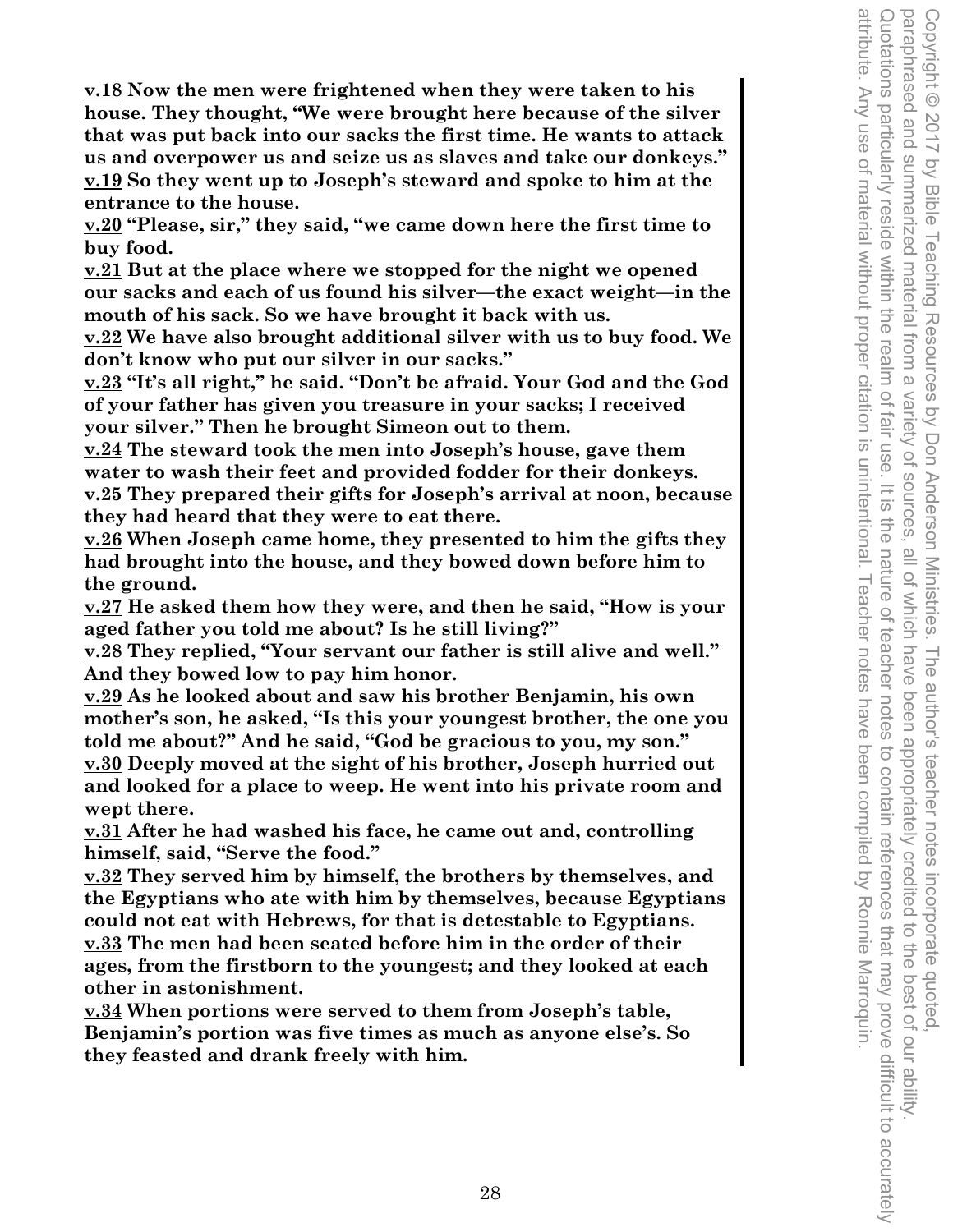### **QUESTIONS:**

1. Read <u>Genesis 43:1-34</u> and in your own words pull out **the main thought of this passage.** 

**2. Describe the situation for Jacob and his sons in the all set of a code and his sons in the all set of a code and his sons in the**  $\frac{1}{2}$ **opening verses of Genesis 43.** 

**3. What does Jacob command his sons to do in verses 11-14?** 

**4. What is Joseph's response to their return and obedience, according to verse 16?** 

**5. What is the brothers' response to the invitation, according to verse 18?**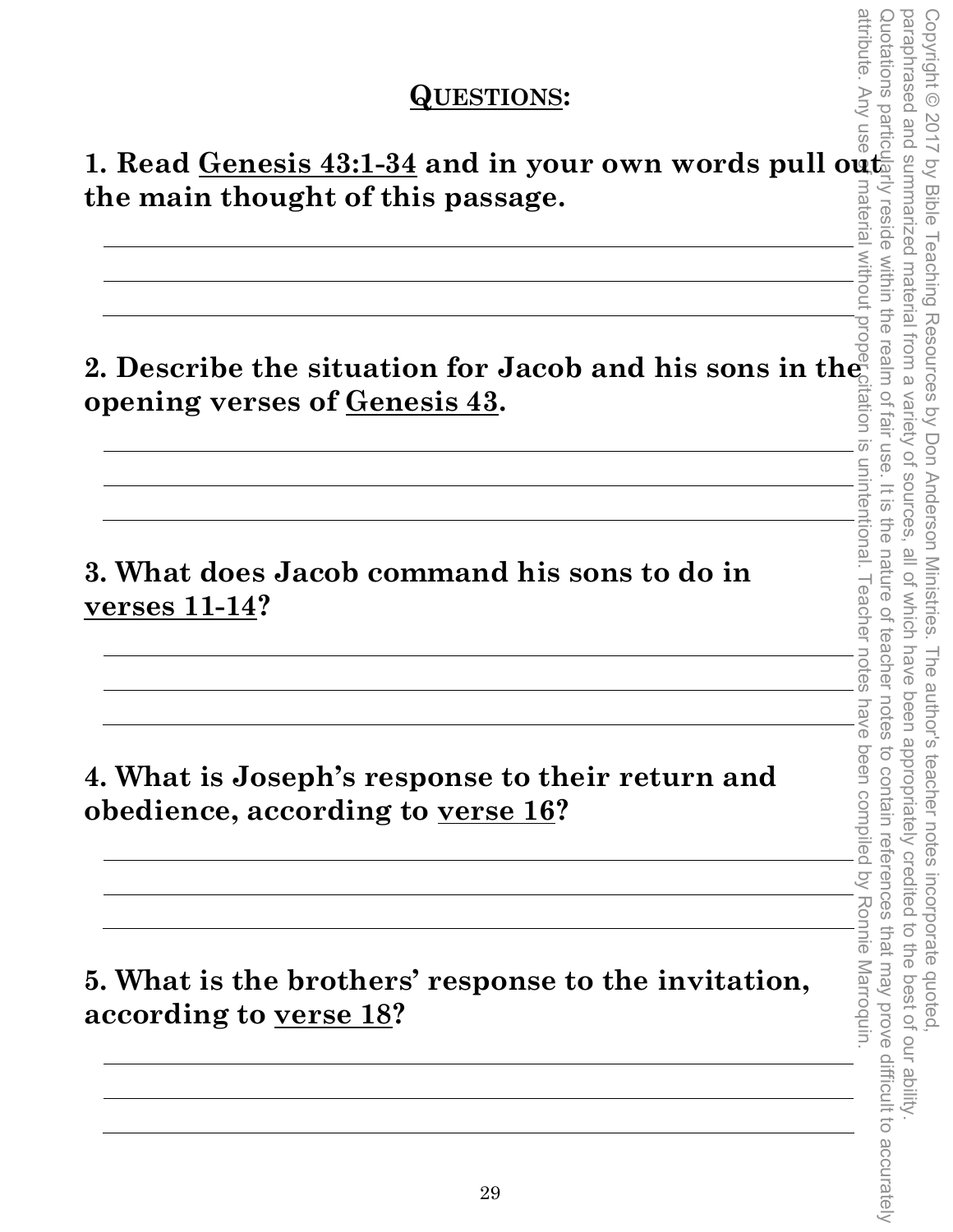announe **6. Describe the response of the brothers to Joseph and**  attribute. Any use of material without proper citation is unintentional. Teacher notes have been compiled by Ronnie Marroquin. Quotations particularly reside within the realm of fair use. It is the nature of teacher notes to contain references that may prove difficult to accurately Copyright © 2017 by Bible Teaching Resources by Don Anderson Ministries. The author's teacher notes incorporate quoted,<br>paraphrased and summarized material from a variety of sources, all of which have been appropriately c paraphrased and summarized material from a variety of sources, all of which have been appropriately credited to the best of our ability. Copyright © 2017 by Bible Teaching Resources by Don Anderson Ministries. The author's teacher notes incorporate quoted, **also Joseph's concern in verses 26 & 27. USE Of** material without proper citation **7. What is Joseph's response, according to verse 30?**   $\frac{1}{\infty}$ 8. Describe in your own words the feast that followed. tentional. **9. Which verse in the study has meant the most to you?**  have been compiled by Ronnie Marroquin. to contain references that may prove difficult to accurately **10. What lesson have you learned from this study?**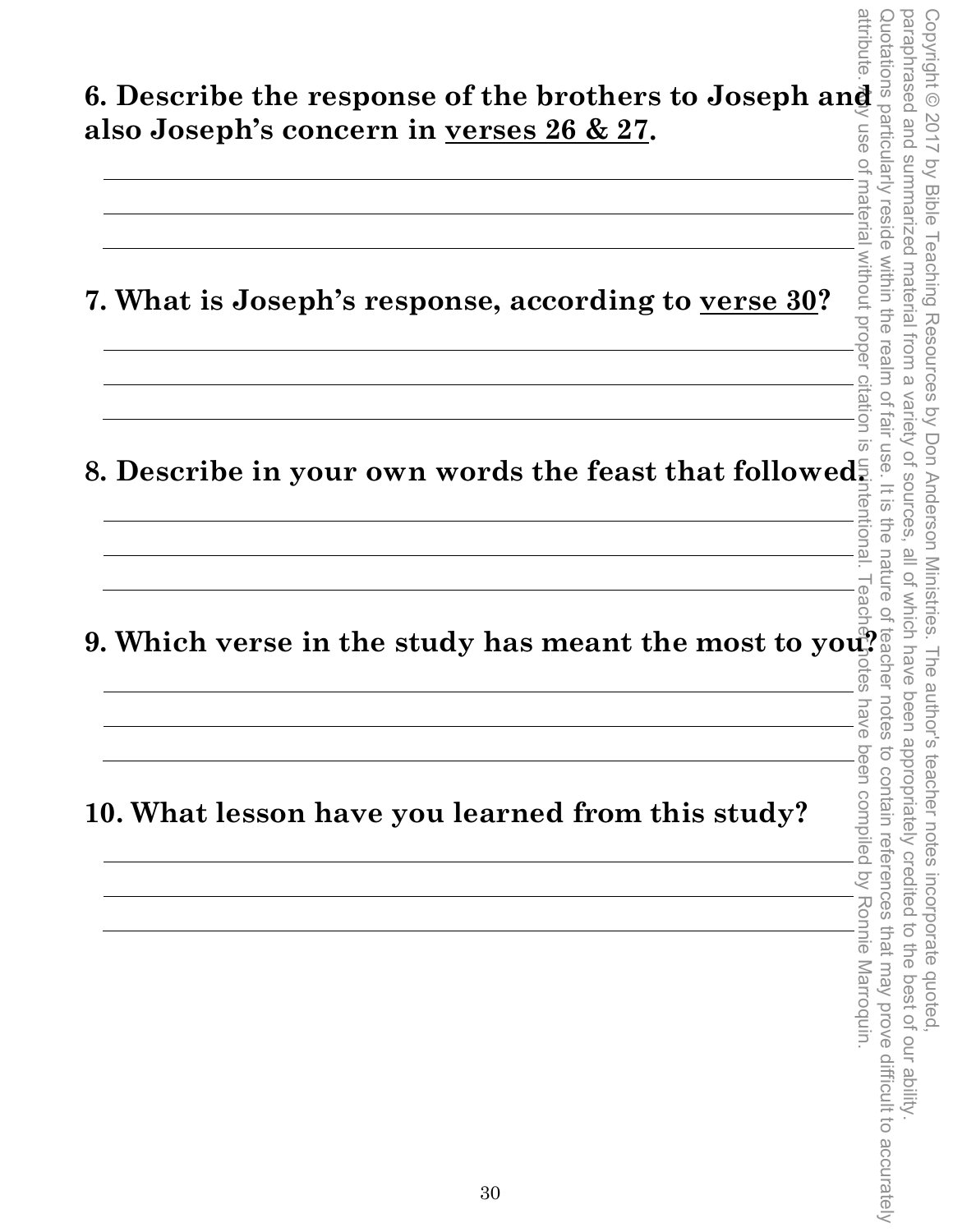**LESSONS FROM THE PASSAGE:** 

**LESSON #1: God sometimes kindly uses natural circumstances to get us to be responsive to His will.** 

- **LESSON #2: It is the place of wisdom to hear the appeals of others and then to be receptive to the change of heart on the basis of the information received. The older we get, the harder this is. Many**<br>of our statements are hard with the contract of our statements **of our statements are begun with: "We've always . . ." or "Don't confuse me with the facts."**  コの
- **LESSON #3: It is a pattern of human nature to want to <br>cover our fears and guilt with gifts.**<br>LESSON #4: Fear misinterprets kindness. **cover our fears and guilt with gifts.**
- **LESSON #4: Fear misinterprets kindness.**
- **LESSON #5: We are oftentimes tested when we are unconscious of it being so.**
- **LESSON #6: Joseph's kindness and faith in God has affected other members of the household.**
- **LESSON #7: Peace comes when we surrender our**  Benjamin, and we resign ourselves to the sovereign nnie Marroquin. **will of God. "If I am bereaved, I am bereaved."**

attribute. Any use of attribute. Any use of material without proper citation is unintentional. Teacher notes have been compiled by Ronnie Marroquin. Quotations particularly reside within the realm of fair use. It is the nature of teacher notes to contain references that may prove difficult to accurately cluotations particula paraphrased and summarized material from a variety of sources, all of which have been appropriately credited to the best of our ability. Copyright © 2017 by Bible Teaching Resources by Don Anderson Ministries. The author's teacher notes incorporate quoted, of fair use I eacher notes teacher that may prove difficult to accurately